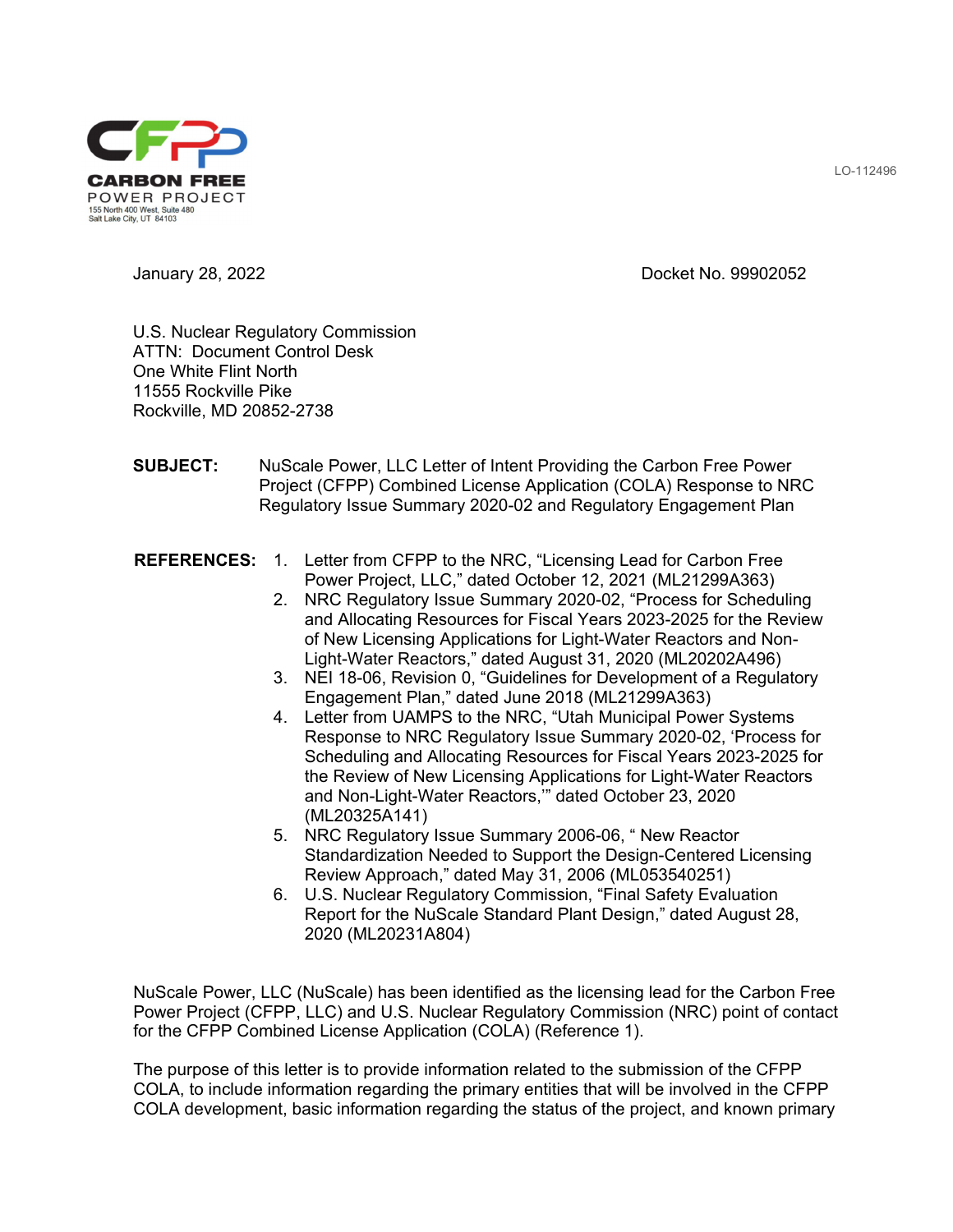LO-112496 Page 2 of 2 01/28/22

milestones for the project. The CFPP COLA response to NRC Regulatory Issue Summary 2020-02 (Reference 2) is provided as an attachment to this letter.

Additionally, enclosed for your review is the CFPP COLA Regulatory Engagement Plan. This plan is intended to guide interactions between the CFPP and the NRC for the planned submittal of the COLA. This initial revision of a Regulatory Engagement Plan in preparation for the submittal of the CFPP COLA is provided as Enclosure 1, based on guidance provided in NEI 18-06 (Reference 3). NuScale requests written NRC feedback on the Regulatory Engagement Plan within 30 days.

Enclosure 1 is the proprietary version of "Carbon Free Power Project (CFPP) Regulatory Engagement Plan," PL-106946, Revision 0. NuScale requests that the proprietary version be withheld from public disclosure in accordance with the requirements of 10 CFR § 2.390. The enclosed affidavit (Enclosure 3) supports this request. Enclosure 2 is the nonproprietary version of the plan.

This letter makes no regulatory commitments and no revisions to any existing regulatory commitments.

If you have any questions, please contact John Volkoff at 541-452-7117 or at jvolkoff@nuscalepower.com.

Sincerely,

John Volkoff Manager, Combined License Applications NuScale Power, LLC

- Distribution: Michael Dudek, NRC Bruce Bavol, NRC Getachew Tesfaye, NRC Anna Bradford, NRC
- Attachment: "Carbon Free Power Project (CFPP) Combined License Application (COLA) Response to NRC Regulatory Issue Summary 2020-02"
- Enclosure 1: "Carbon Free Power Project (CFPP) Regulatory Engagement Plan," PL-106946-P, Revision 0, proprietary version
- Enclosure 2: "Carbon Free Power Project (CFPP) Regulatory Engagement Plan," PL-106946-NP, Revision 0, nonproprietary version
- Enclosure 3: Affidavit of John Volkoff, AF-112497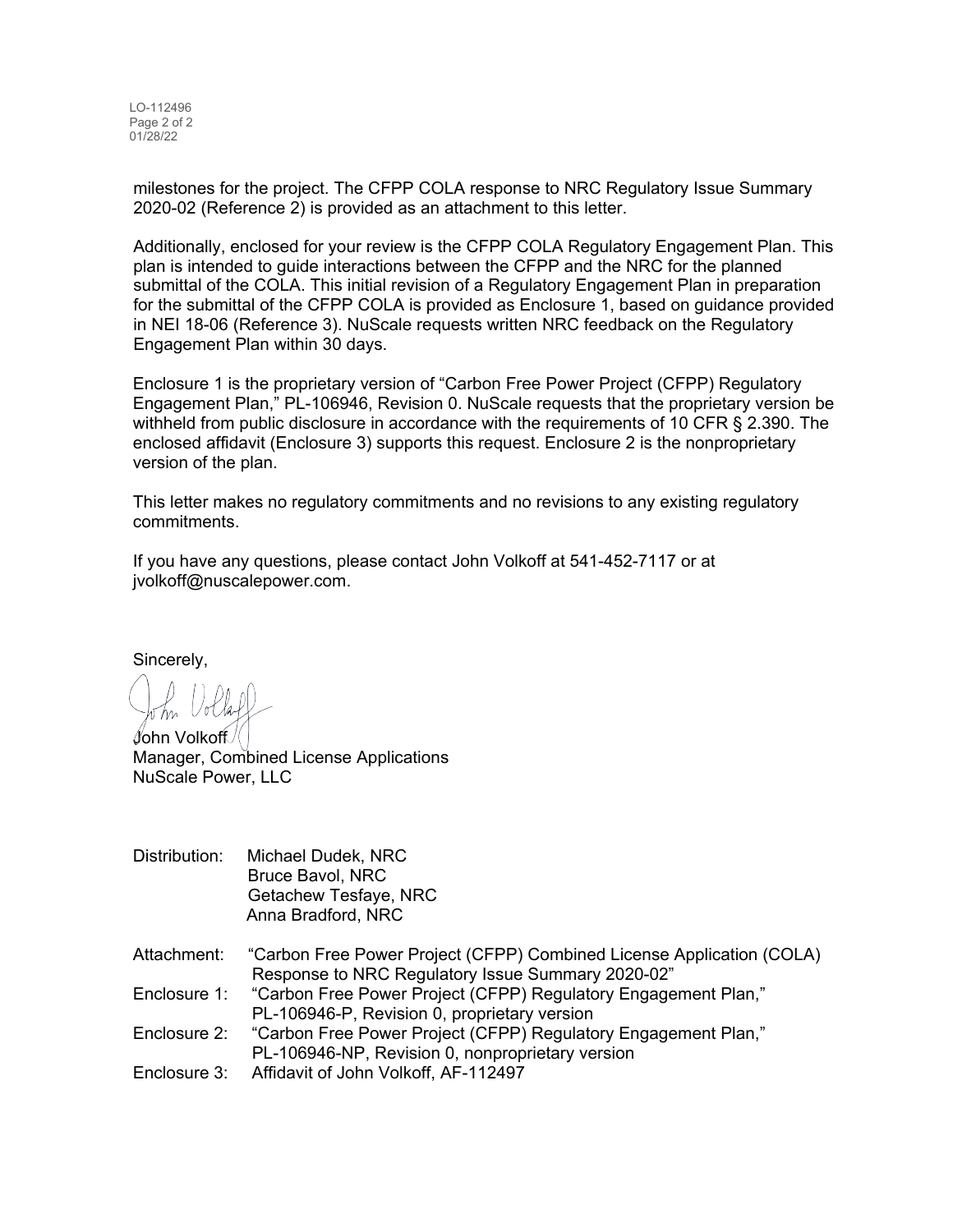# **Attachment:**

Carbon Free Power Project (CFPP) Combined License Application (COLA) Response to NRC Regulatory Issue Summary 2020-02

The following information is provided in response to NRC Regulatory Issue Summary 2020-02 and is an update to the response provided by Utah Associated Municipal Power Systems (UAMPS) (Reference 4).

#### Licensing process questions for all potential/future applicants:

**1. (a) What types of NRC interactions do you plan to seek (e.g., pre-application, focused review, permit, license, design approval, amendment, renewal, certification)? This may be in the form of a white paper; topical report; CP, DC, ESP, LWA, COL, OL, SDA, ML, or LAR.** 

#### Response:

CFPP plans to submit a COLA, referencing the NuScale Standard Design Approval (SDA) for a 77 MWe module plant design, seeking NRC approval and issuance of a Combined License (COL) in accordance with 10 CFR Part 52. The CFPP is a wholly-owned subsidiary of UAMPS that was established to develop, own and operate the project.

The COLA and Standard Design Approval Application (SDAA) preparation efforts currently are ongoing in parallel, with the SDAA scheduled to be completed and submitted for NRC review prior to the scheduled submittal of the COLA. The SDA project plans have been communicated with the NRC.

The CFPP will request pre-application meetings in addition to submitting Topical Reports, White Papers, and Technical Reports in preparation for submitting a COLA.

#### **(b) If you plan to request an ESP, will you seek approval of either proposed major features of the emergency plans in accordance with 10 CFR 52.17(b)(2)(i) or with 10 CFR 52.17(b)(2)(ii)?**

#### Response:

The CFPP currently has not developed plans to request an early site permit (ESP), but will inform the NRC if this information changes.

#### **2. In which month and year do you expect to submit your applications or other documents?**

## Response:

The CFPP COLA is scheduled to be submitted to the NRC in January 2024. The schedule for the submittal of other documents is under development and will be provided to the NRC at the earliest opportunity.

# **3. (a) If applicable at this time, is there a designated reference COL applicant?**

# **NuScale Nonproprietary**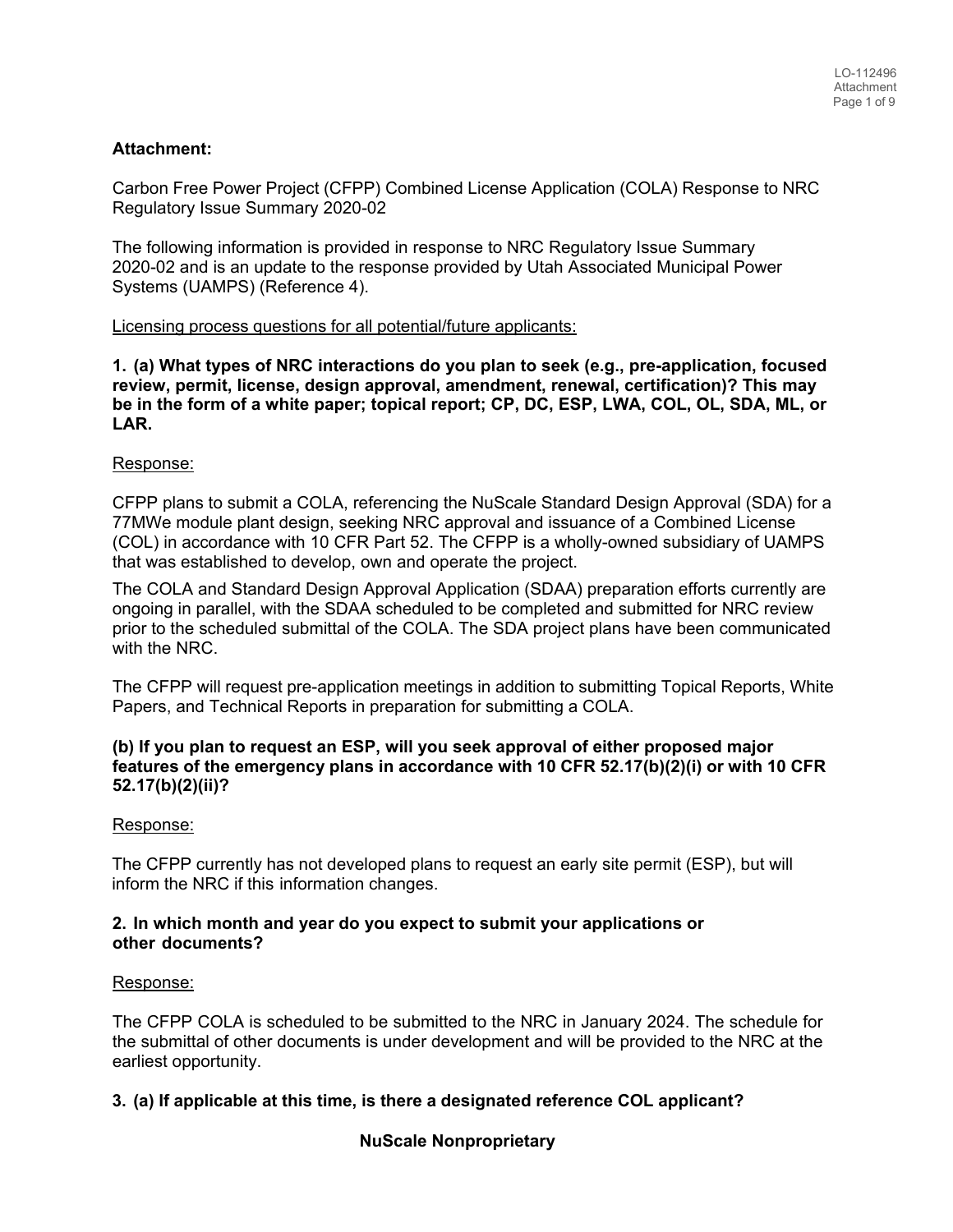# Response:

The CFPP is expected to be the designated reference COL applicant.

# **(b) In what order would you like the NRC to review the subsequent applications?**

# Response:

Not applicable.

# **4. (a) Where will the facility be located?**

#### Response:

The facility will be located at the Idaho National Laboratory complex. The location was toured by NRC staff October 4, 2021.

# **(b) How many units or modules will the design, or a specific facility, contain, if known?**

# Response:

The CFPP COLA will include one NuScale Small Modular Reactor (SMR) plant, which will contain six NuScale Power Modules<sup>™</sup> (NPMs) in a single reactor building.

# **5. (a) Will you be part of an organized Design Centered Working Group (DCWG) or Technical Working Group (TWG)?**

# Response:

Yes. The CFPP plans to use the Design Centered Working Group (DCWG) approach described in RIS 2006-06, "New Reactor Standardization Needed to Support the Design-Centered Licensing Review Approach" (Reference 5). As a precursor to a DCWG, NuScale organized and regularly confers with an advisory board to obtain owner-operator input and perspective on current design and licensing matters.

# **(b) Who are the other members of the DCWG or TWG?**

#### Response:

The DCWG is currently in the preliminary stages of implementation and has not yet established official membership. Current plans include NuScale as the design vendor, and CFPP as a COL applicant.

# **(c) Who will be the primary point of contact for each DCWG or TWG?**

# Response:

NuScale Power has been identified as the Licensing Lead and the primary point of contact for the DCWG (John Volkoff, 541-452-7117, jvolkoff@nuscalepower.com).

# **NuScale Nonproprietary**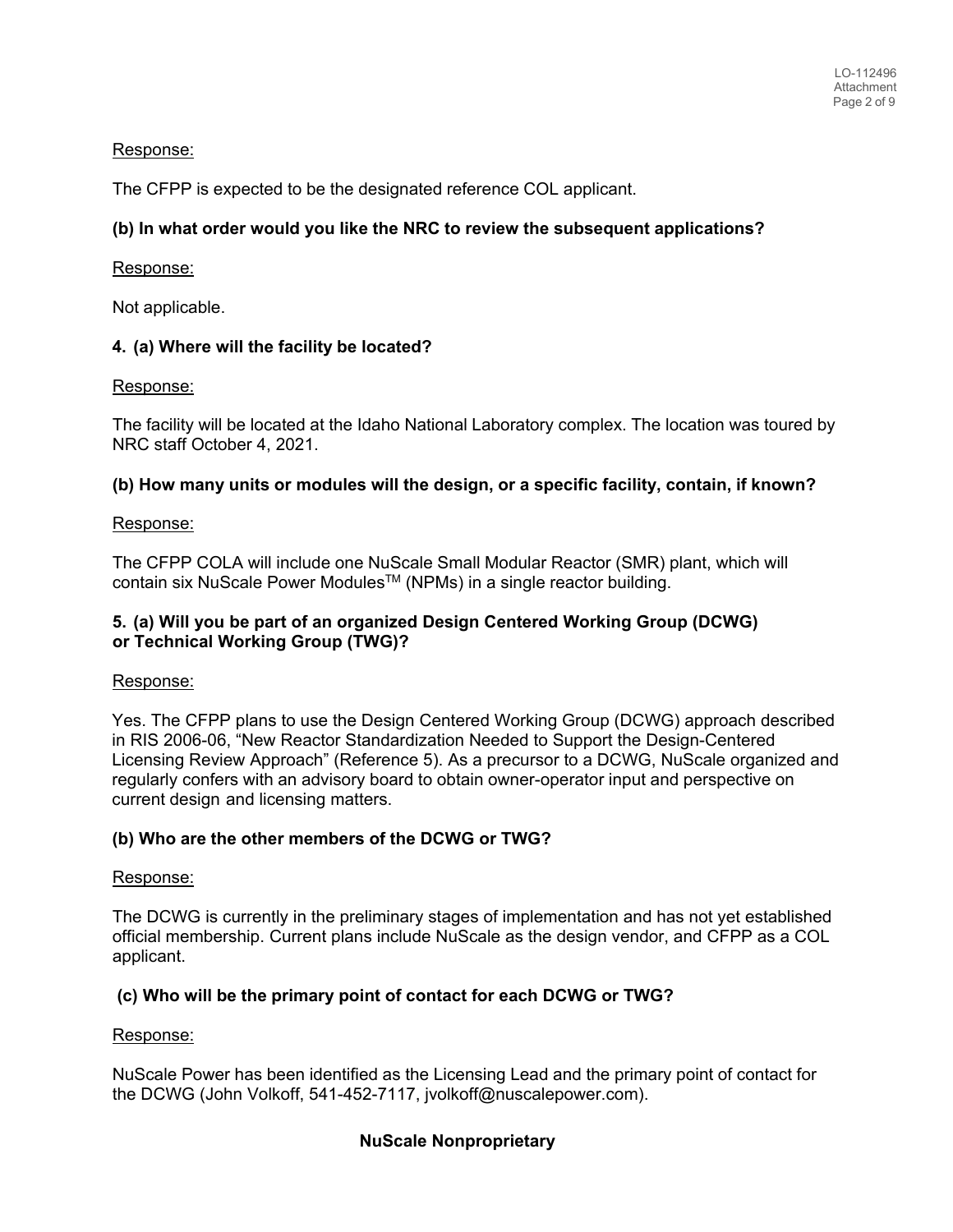# **Technical questions for all potential and future applicants (to the extent practical and possible):**

# **1. (a) What type of reactor design will be used?**

#### Response:

The NuScale SMR design will be used.

# **(b) What type of coolant and fuel will be used?**

# Response:

The NuScale SMR is a pressurized light water cooled SMR**.** The NuScale fuel assembly design is similar to those of existing pressurized water reactor (PWR) 17x17 fuel assemblies. The only significant difference is a shorter fuel assembly length.

# **2. (a) What is the current status of the development of the facility design (e.g., conceptual, preliminary, or final)?**

#### Response:

Facility design is considered to be preliminary. Where required, final facility design documentation will be readied in support of the COLA submittal. Continued design finalization will occur throughout the review period in preparation/support of site-specific design, fabrication, and construction activities.

# **(b) Have you established a schedule for completing the design?**

# Response:

The CFPP COLA will reference the updated standard design for the NuScale SMR plant (see response to licensing process question 1(a)). Site-specific design activities in support of the CFPP COLA are ongoing. The CFPP intends to provide more detailed information to the NRC when the schedule becomes more developed.

#### **3. (a) Do you plan to submit white papers or technical and topical reports related to the features of your design or for the resolution of policy or technical issues?**

# Response:

The CFPP will request pre-application meetings in addition to submitting Topical Reports, White Papers, and Technical Reports.

# **(b) Do you have a schedule for submitting such papers or reports?**

#### Response:

The CFPP will provide a schedule when prepared.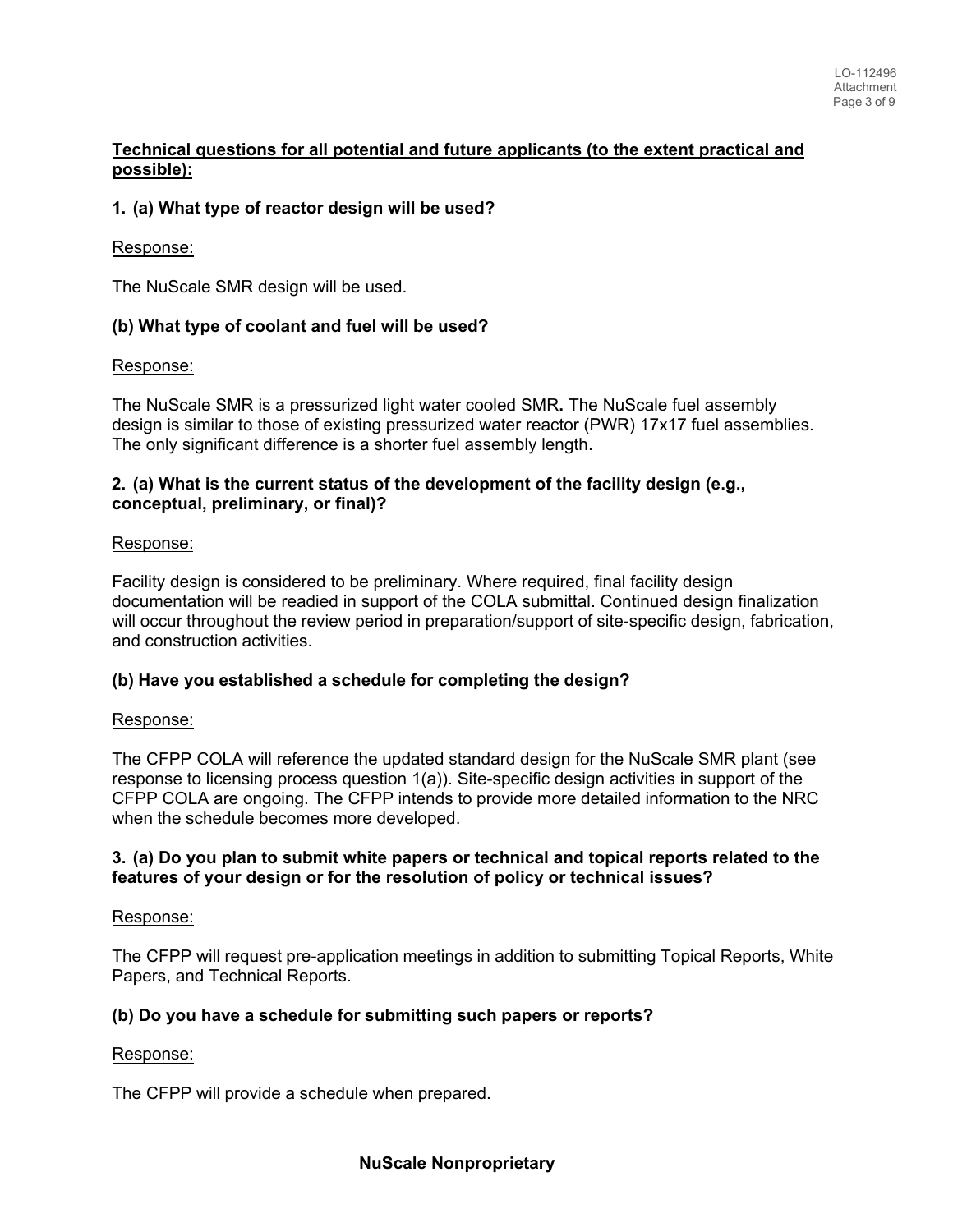# **4. (a) Are you interested in licensing and testing a first-of-a-kind plant under the prototype provisions of 10 CFR 50.43(e)?**

## Response:

No.

**(b) If so, to the extent practical, describe milestones, plans, and intended tests.**

# Response:

Not applicable.

# **5. (a) Are vendors or consultants assisting you in preparing the application?**

Response:

Yes.

## **(b) If so, please describe their roles and responsibilities for the design and licensing activities.**

Response:

| <b>NuScale Regulatory Affairs</b> | <b>CFPP COLA Licensing Lead</b>                  |
|-----------------------------------|--------------------------------------------------|
|                                   | <b>COLA Preparation</b>                          |
|                                   |                                                  |
| <b>NuScale Engineering</b>        | <b>SMR Design</b>                                |
|                                   |                                                  |
| <b>Fluor Engineering</b>          | Engineering, Procurement, Construction (EPC)     |
|                                   | <b>Steam and Power Design</b>                    |
|                                   | <b>Environmental Report</b>                      |
|                                   | <b>COLA Preparation</b>                          |
|                                   |                                                  |
| Sargent and Lundy                 | <b>Nuclear Island Engineering</b>                |
|                                   | <b>COLA Preparation</b>                          |
|                                   |                                                  |
| <b>Contingency Management</b>     | <b>Emergency Plan</b>                            |
| <b>Consulting Group, LLC</b>      |                                                  |
|                                   | <b>COLA Preparation</b>                          |
|                                   |                                                  |
| Rizzo International, Inc.         | Site Characterization                            |
|                                   | <b>COLA Preparation</b>                          |
|                                   |                                                  |
| CFPP, LLC                         | <b>UAMPS Representative Responsible for CFPP</b> |

**6. (a) Are the U.S. Department of Energy, national laboratories, universities, or other institutions assisting you in developing the design or preparing the application?**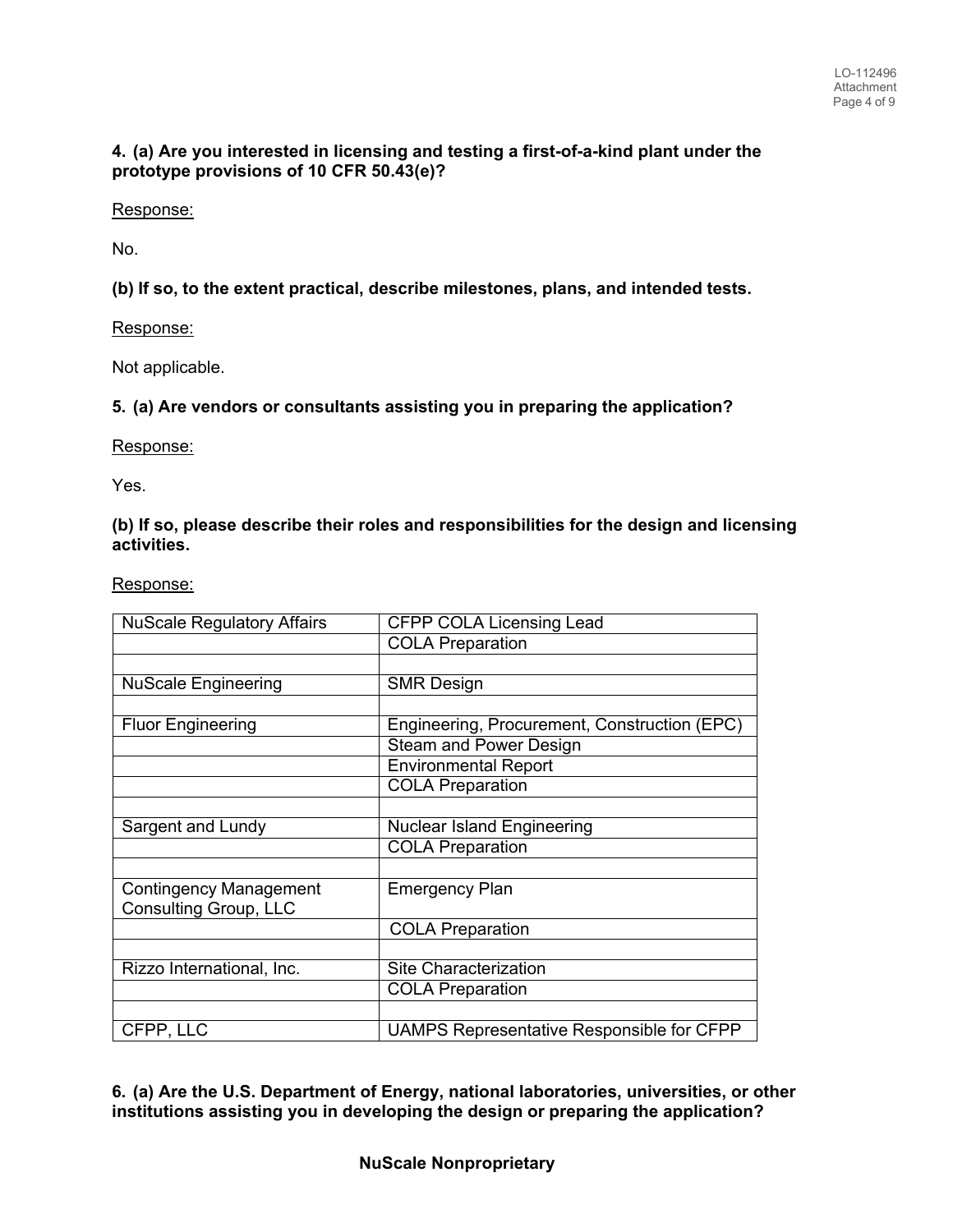# Response:

Yes.

# **(b) If so, please describe their roles and responsibilities for the design and licensing activities.**

# Response:

The U.S. Department of Energy (DOE) approved a cost share award to CFPP, LLC that could provide up to \$1.4 billion to commercialize a NuScale power plant at Idaho National Laboratory (INL). Additionally, the CFPP is coordinating with INL, including data sharing as appropriate to support preparation of the COLA.

# **7. Have you established a schedule for qualifying fuel and other major systems and components?**

# Response:

NuScale has an agreement in place with Framatome which specifies a schedule to fabricate and qualify the first NuFuel HTP2 fuel assemblies once a fuel supply contract is signed with a utility. NuScale has established a schedule for all equipment qualifications within the project management system that will be executed through its product suppliers and a designated test and qualification facility.

# **8. (a) Have you developed computer codes and models to perform design and licensing analyses?**

# Response:

CFPP anticipates the development of computer codes and models to perform site-specific analyses.

# **(b) Have you established a schedule for completing the design and licensing analyses?**

# Response:

Yes. The CFPP has established a detailed resource-loaded schedule for completing the design and analyses needed to support a high-quality COLA. The design and licensing analysis will be completed in time for the CFPP COLA submittal in January 2024.

#### **9. Describe, to the extent practical, your schedule for defining principal design criteria, licensing-basis events, and other fundamental design and licensing relationships.**

# Response:

Principal design criteria and licensing basis events have been identified per the development of the NuScale SDAA, considering regulatory guidance, with modifications appropriate for the NuScale design. Fundamental design and licensing relationships between the COLA and SDAA development will be established and tracked and, where necessary, are updated to ensure maintenance of rigorous configuration management.

# **NuScale Nonproprietary**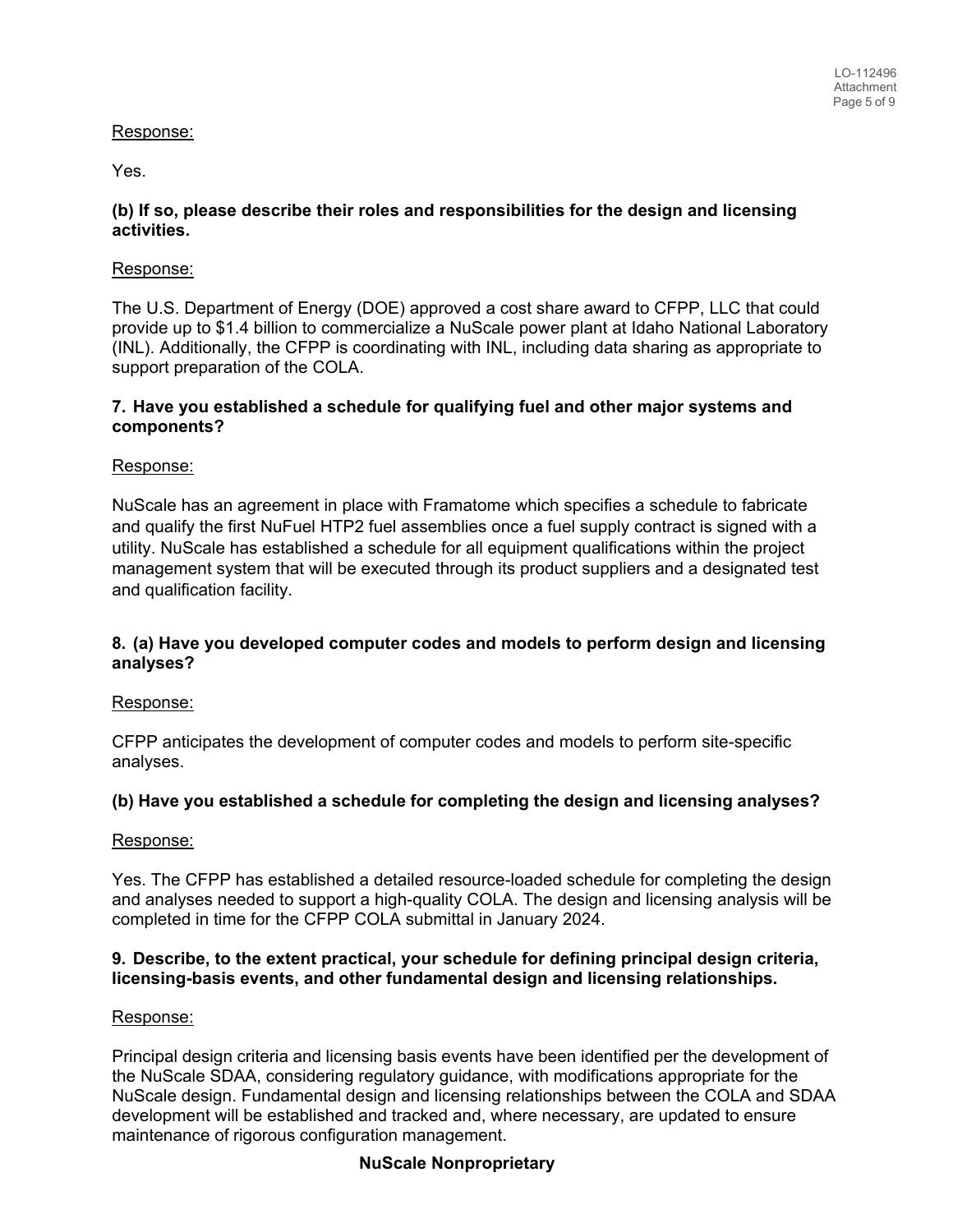## **10. (a) Have you developed procedures for the use of thermal fluidic testing facilities and for use of the results of their tests to validate computer models?**

# Response:

Not applicable.

# **(b) Have you established a schedule for completing the thermal fluidic testing?**

# Response:

Not applicable.

# **(c) Have you established a schedule for the construction of testing facilities?**

# Response:

Not applicable.

# **11. (a) Have you identified system and component suppliers (including fuel suppliers), manufacturing processes, and other major factors that could influence design decisions?**

# Response:

NuScale has identified approximately 50 procurement packages for the NuScale scope of supply which includes the major categories; Fuel fabrication, NPM fabrication, safety instrumentation and controls, and mechanical handling equipment (equipment used to handle, move, inspect, disassemble/assemble the NPM). Although supply agreements have not been finalized, in most cases, suppliers have been identified for more than half of the procurement packages.The balance of the procurement activities will be handled by the EPC, Fluor, and are primarily civil/structural items (e.g., buildings) and balance of plant equipment.

# **(b) Have you established a schedule for identifying suppliers and key contractors?**

# Response:

Most of the NuScale suppliers are expected to be selected by the end of 2023.

# **12. Do you have a quality assurance program or a schedule to develop one?**

# Response:

Yes.

#### **13. (a) Have you developed the probabilistic risk assessment (PRA) models needed to support your applications, including the information needed to support risk-informed licensing approaches (for Chapter 19)?**

# Response: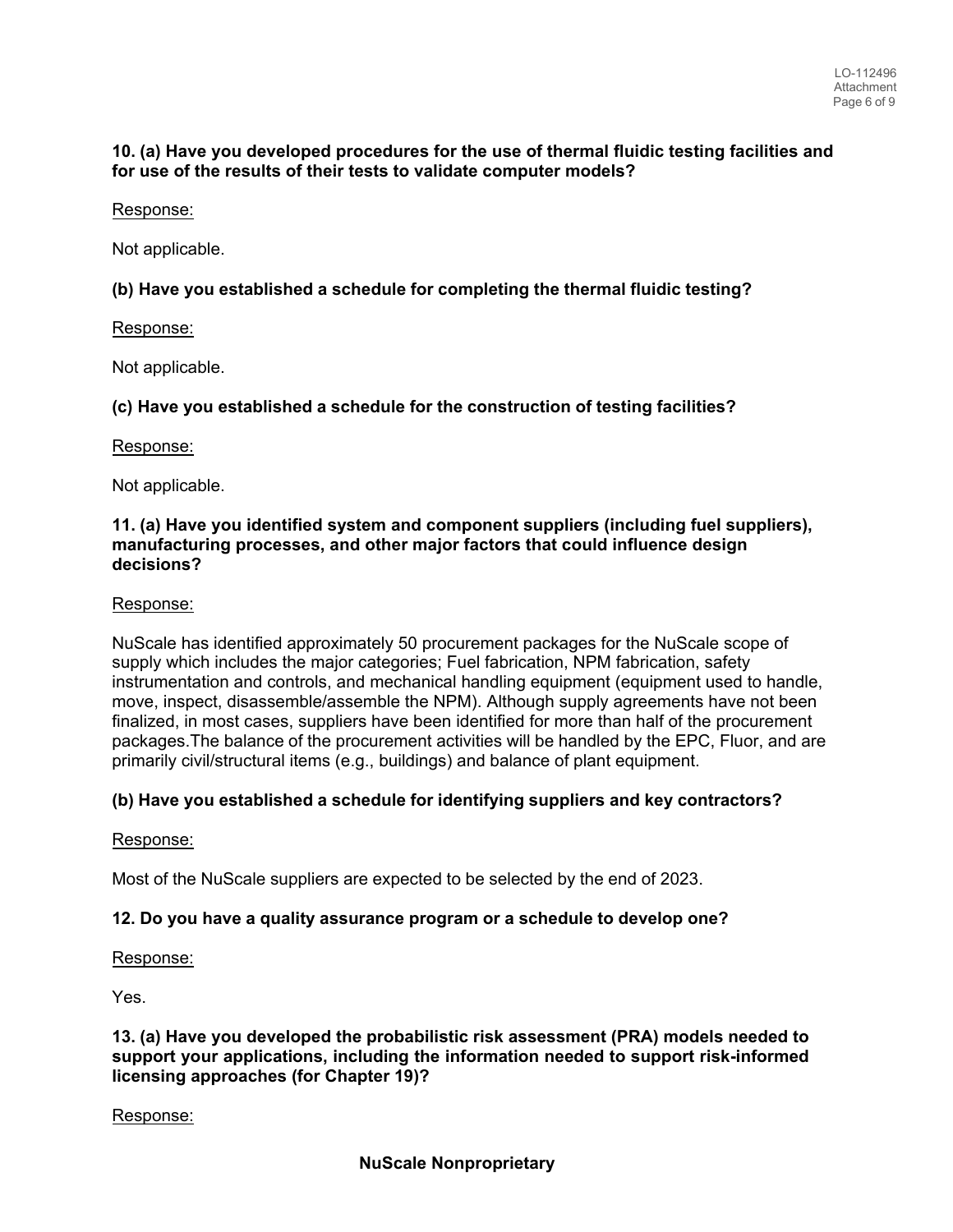NuScale maintains a PRA consistent with the design. The NuScale PRA evaluates the risk associated with a single NPM and includes both Level 1 and Level 2 evaluations. A limited Level 3 evaluation has also been performed to support the severe accident management design alternatives (SAMDA) analysis. The PRA evaluates the risk of operation at full power as well as low power and shutdown (LPSD) modes of operation for both internal and external hazards, including internal fires and floods, high winds, external floods, and seismic events. The risk associated with multi-module operation is also assessed.

# **(b) Do you plan to use the PRA for any risk-informed applications (e.g., risk-informed technical specifications, risk-informed inservice inspections, risk-informed categorization and treatment, risk-informed inservice testing)?**

# Response:

The results of the PRA are periodically published and distributed internally at NuScale. The PRA has been used to risk-inform design decisions and as input to NuScale's design reliability assurance program (DRAP). These applications, or similar, are expected to continue past COL award. If additional risk-informed applications are planned, they will be identified in the COLA.

# **(c) Do you plan to use the PRA models in the development of the design?**

#### Response:

The PRA has been used to risk-inform several design decisions (e.g., location of the chemical and volume control system check valves). The PRA has also been used as input to DRAP. Use of the PRA to risk-inform design decisions (e.g., cable routing and separation of safe shutdown equipment) is expected to continue.

# **(d) At what level will the PRA be prepared, and at what point during the application process will it be submitted?**

#### Response:

Similar to the design certification application (DCA) and the SDAA, the NuScale PRA submitted with a COLA will meet the requirements of 10 CFR 50.71(h), and include a Level 1 and Level 2 PRA that covers applicable hazards, initiating events, and operating modes.

#### **14. Have you developed the plans for the construction and use of a control-room simulator?**

#### Response:

Plans for the CFPP construction and for the use of a control room simulator are in development. The results of the ongoing construction planning will be progressed during COLA preparation and reflected in the COLA.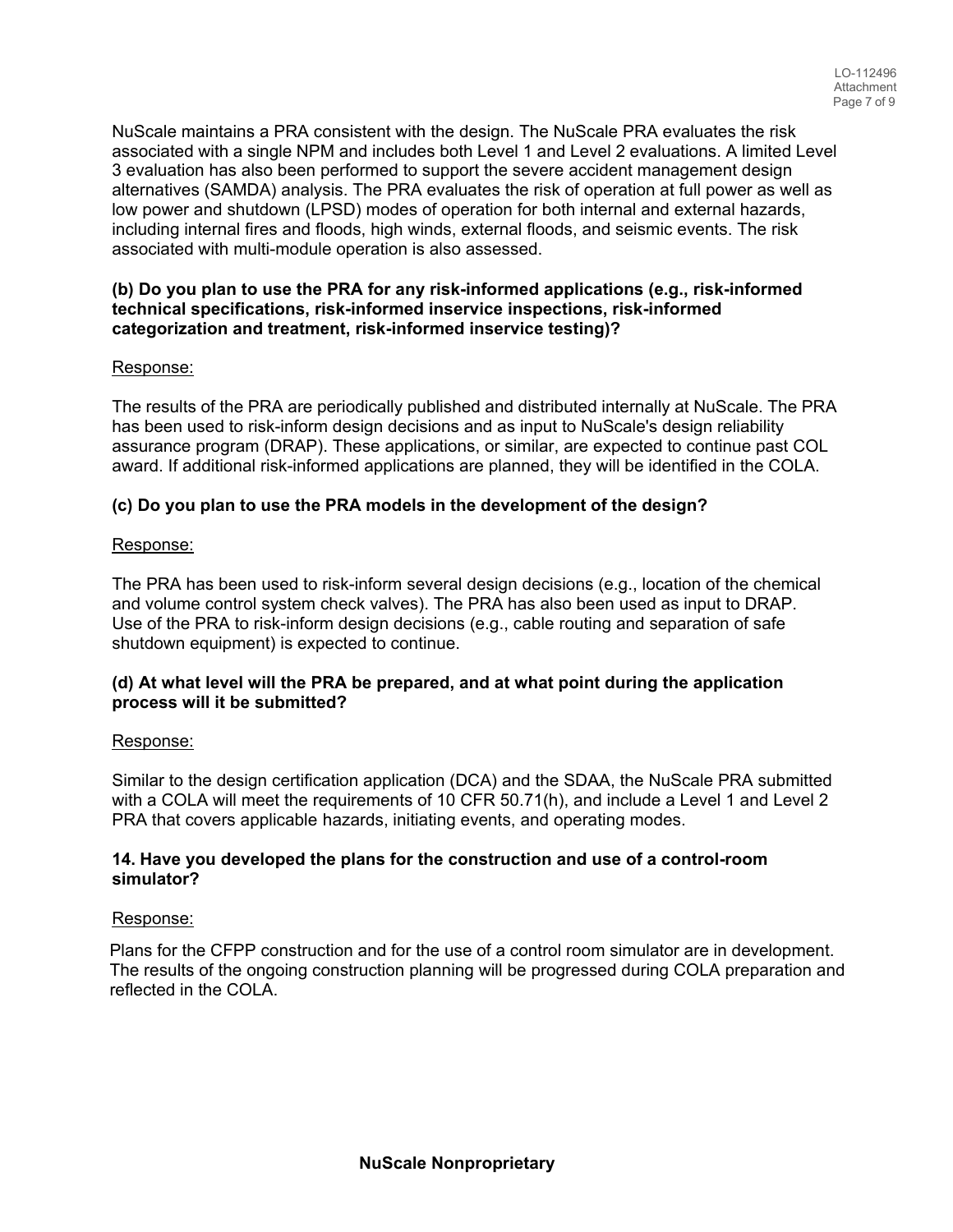NuScale's simulator modeling is scheduled to be updated to reflect the 77 MWe module design for the SDAA as final engineering design activities progress.

The CFPP intends to provide further information to the NRC as such plans are developed.

## **15. (a) Do you have a staffing plan?**

#### Response:

The CFPP has developed a schedule for completing COLA-related activities and plans, including development of a staffing plan which supports the completion of scheduled activities.

#### **(b) What is your current staffing level for the execution and testing of the reactor design?**

#### Response:

Please see response to technical question 15(a).

#### **(c) Do you plan to increase staffing?**

#### Response:

The CFPP expects to align staffing levels to meet project demands.

#### **16. (a) Which systems, structures, and components, including fuel, do you foresee will be fabricated off site and delivered for the manufacturing, fabrication, and site construction of a completed operational nuclear power plant?**

#### Response:

Based on current plans, the CFPP expects that NPM subassemblies (upper containment vessel, upper reactor vessel, lower containment vessel, lower reactor vessel, and riser sections), steel composite wall sections, fuel, control rod drive mechanisms, valves, pumps, instrumentation and control cabinets, module assembly equipment, reactor building crane, power distribution centers, steam turbine generators, and most other mechanical equipment will be manufactured and delivered to the site for final assembly. The NPM subassemblies will be installed after reactor building construction is completed.

#### **(b) What is intended to be assembled and constructed on site versus at a remote facility?**

#### Response:

Plant buildings and structures will be constructed on-site using a combination of in situ and prefabricated component construction (steel composite walls). Bulk materials such as piping, cables, cable trays, structural steel, and concrete will be installed on site. Some equipment packages and building rooms will be assembled modularly off-site and transported to the site for final assembly. Efforts are currently ongoing to identify candidates for modularization.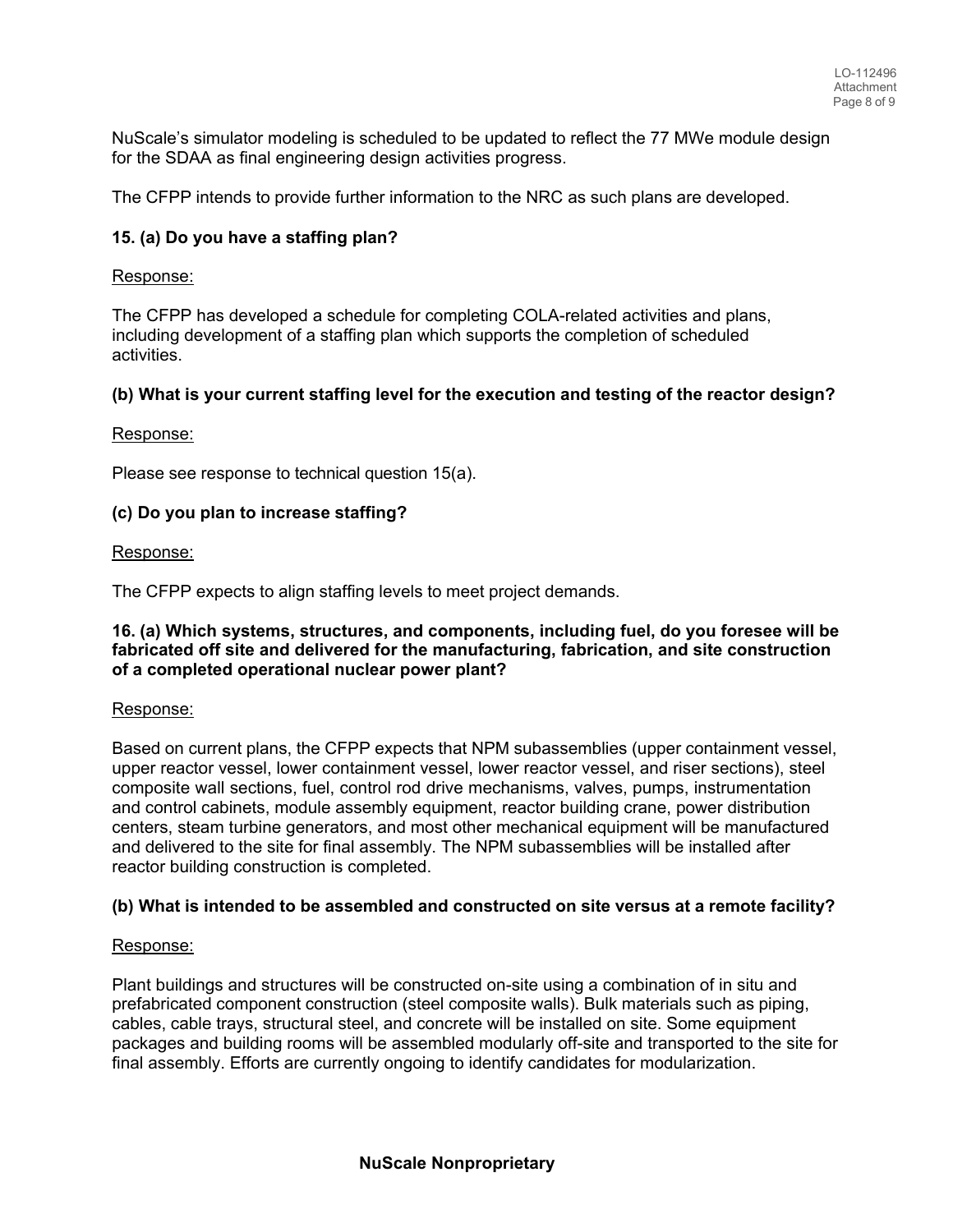#### **(c) In addition, and as applicable, provide the construction plans and schedules for the fabrication of large components and modules of the applicable SMR or non-LWR designs when available.**

## Response:

CFPP is in the early planning stage for construction plans and schedules to fabricate large components and modules of the NuScale SMR design.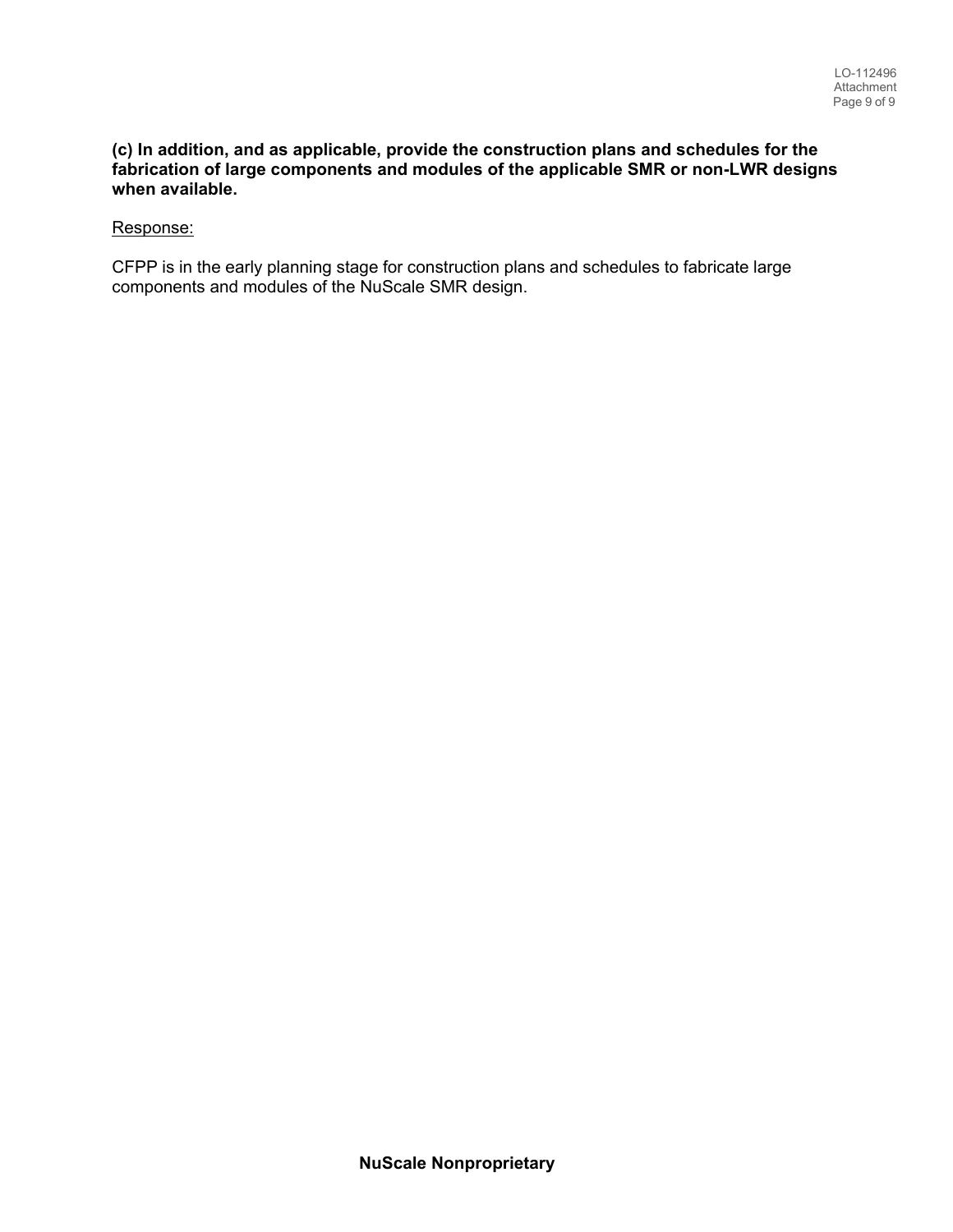



# **Enclosure 1:**

"Carbon Free Power Project (CFPP) Regulatory Engagement Plan," PL-106946-P, Revision 0, proprietary version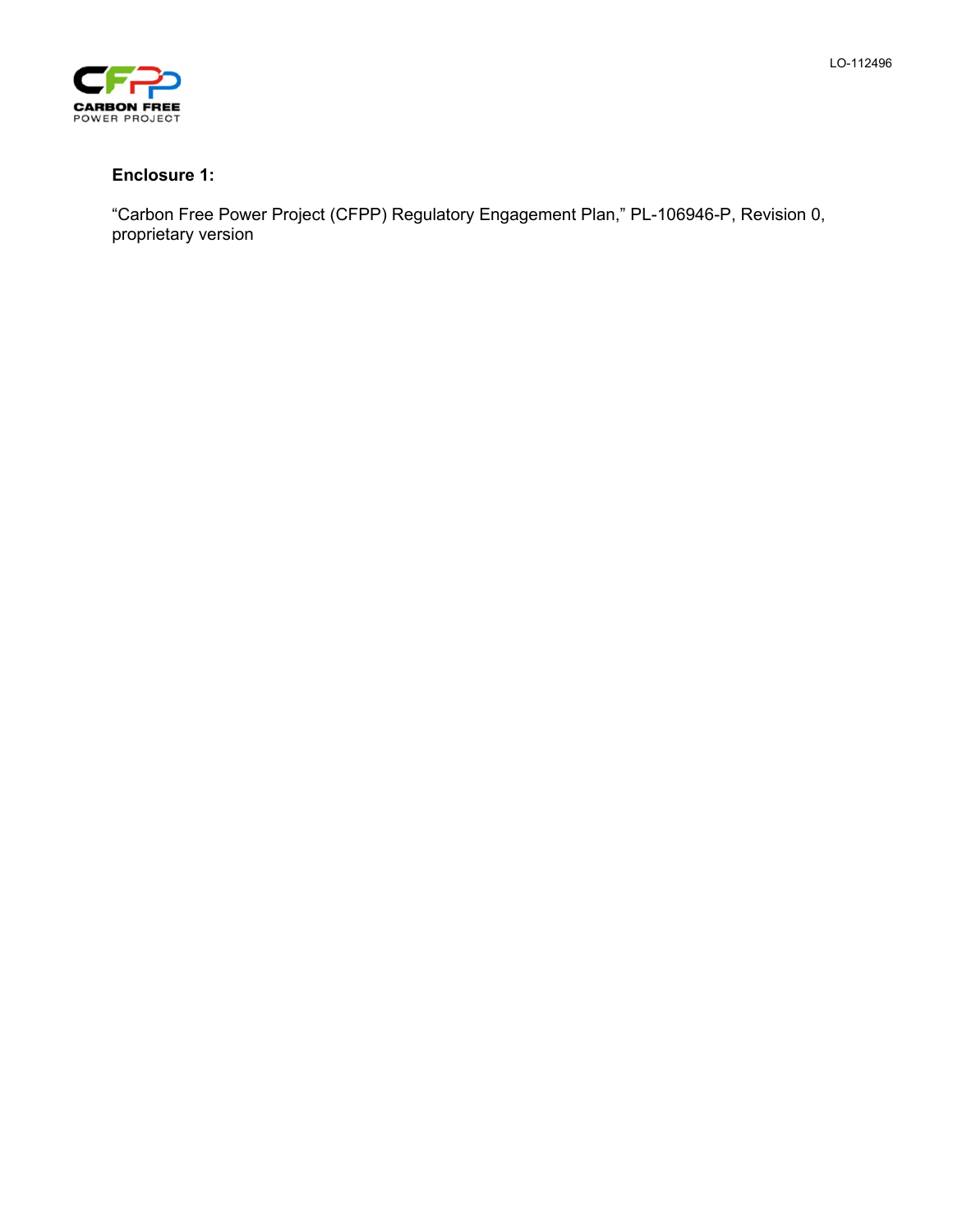



# **Enclosure 2:**

"Carbon Free Power Project (CFPP) Regulatory Engagement Plan," PL-106946-NP, Revision 0, nonproprietary version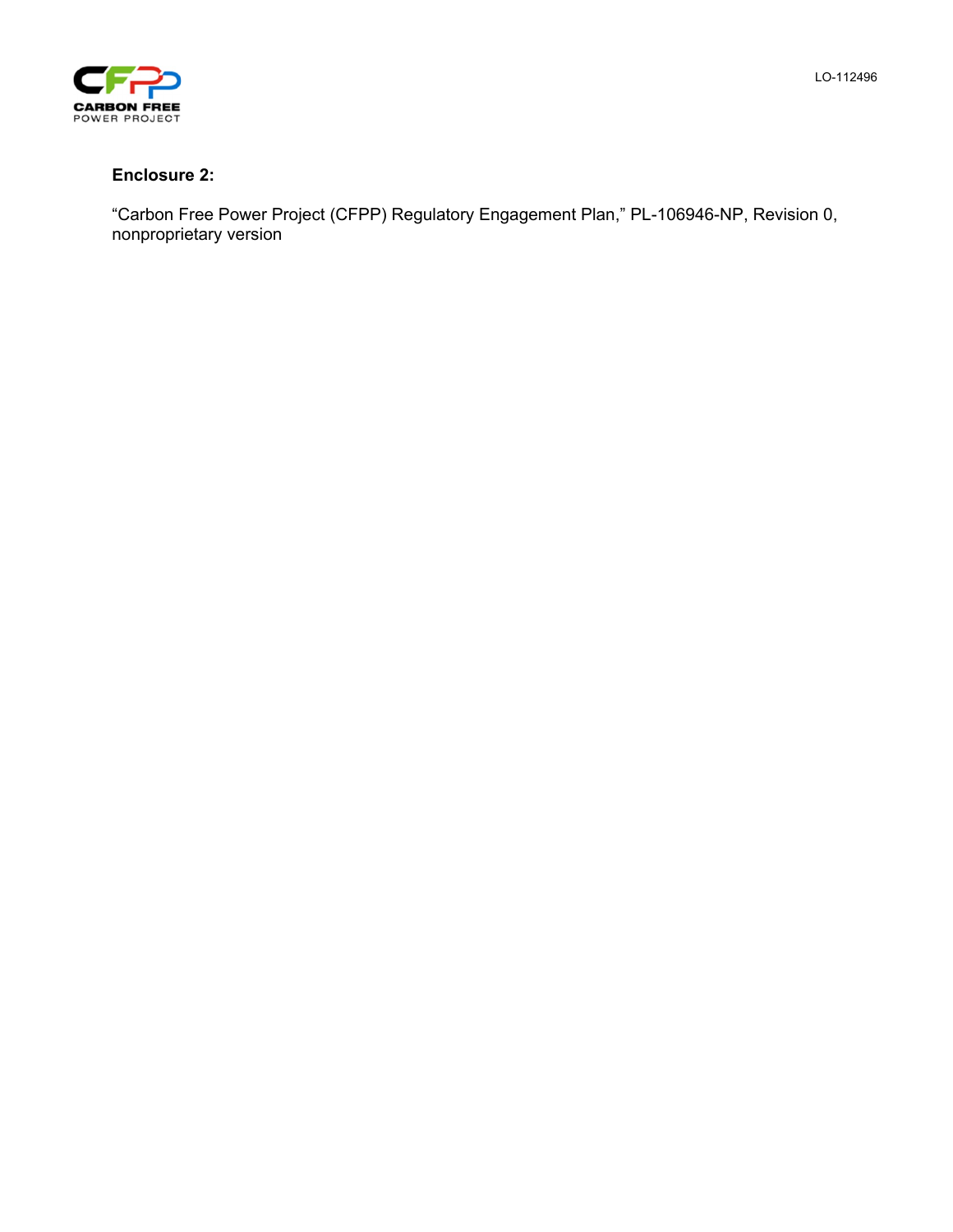

PL - 106946 Revision 0 Page 1 of 19

# **Carbon Free Power Project (CFPP) Regulatory Engagement Plan**

January 2022 Revision 0

# **NuScale Power, LLC**

1100 NE Circle Blvd., Suite 200 Corvallis, Oregon 97330 [www.nuscalepower.com](http://www.nuscalepower.com/)  © Copyright 2022 by NuScale Power, LLC

Template #: CP-0503-1952-F05-R5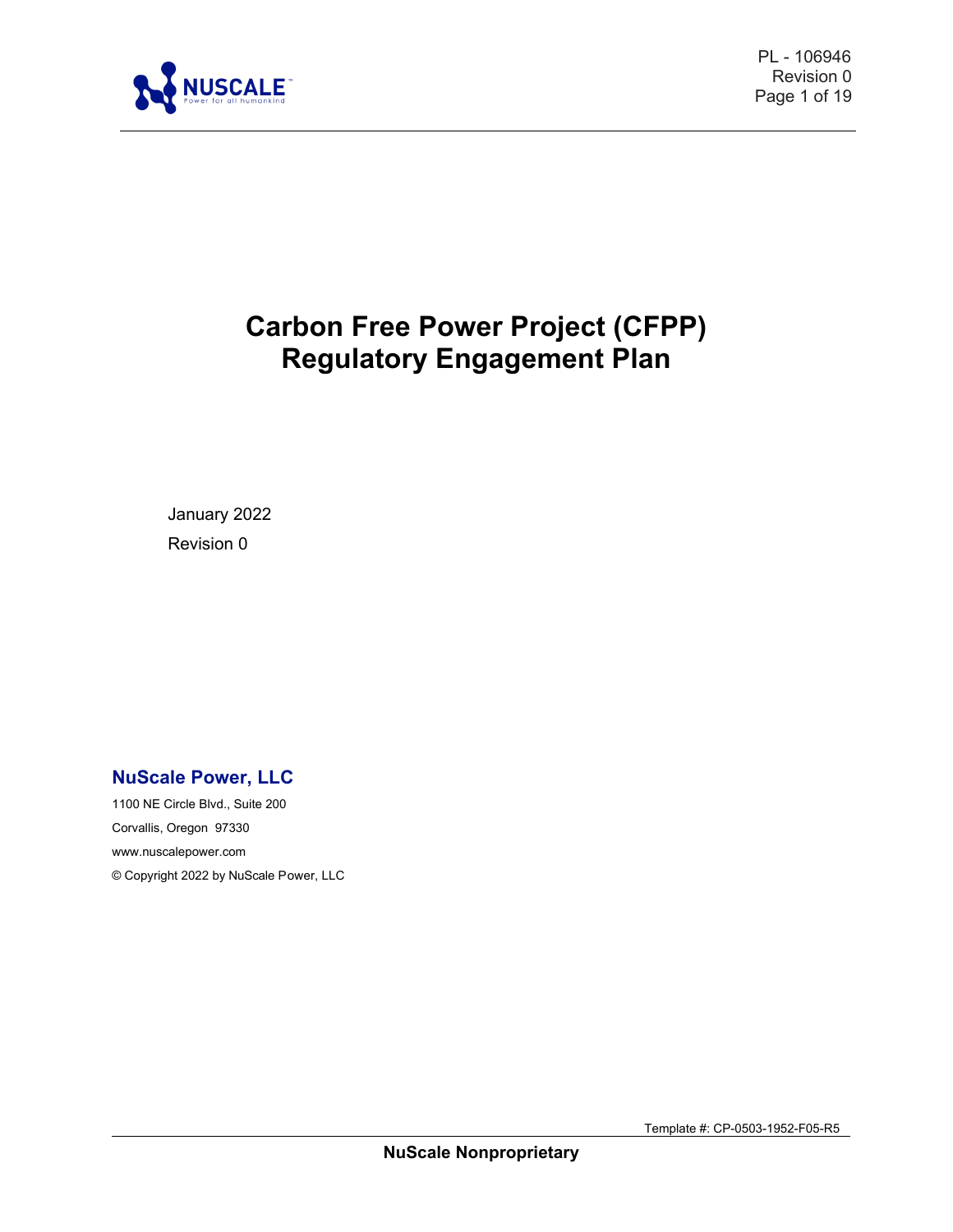

# **CONTENTS**

| 1.0 |                                                                                        |  |
|-----|----------------------------------------------------------------------------------------|--|
| 1.1 |                                                                                        |  |
| 1.2 |                                                                                        |  |
| 1.3 |                                                                                        |  |
| 1.4 |                                                                                        |  |
| 1.5 |                                                                                        |  |
| 1.6 |                                                                                        |  |
| 2.0 |                                                                                        |  |
| 3.0 |                                                                                        |  |
| 3.1 |                                                                                        |  |
| 3.2 |                                                                                        |  |
| 3.3 |                                                                                        |  |
| 3.4 |                                                                                        |  |
| 3.5 |                                                                                        |  |
| 3.6 |                                                                                        |  |
| 3.7 |                                                                                        |  |
| 3.8 |                                                                                        |  |
| 3.9 |                                                                                        |  |
| 4.0 |                                                                                        |  |
| 4.1 |                                                                                        |  |
| 4.2 |                                                                                        |  |
| 4.3 |                                                                                        |  |
| 4.4 |                                                                                        |  |
| 4.5 |                                                                                        |  |
| 4.6 |                                                                                        |  |
| 5.0 |                                                                                        |  |
| 5.1 |                                                                                        |  |
| 5.2 |                                                                                        |  |
| 5.3 |                                                                                        |  |
| 5.4 |                                                                                        |  |
| 6.0 |                                                                                        |  |
| 6.1 | Template #: CP-0503-1952-F05-R5<br><u> 1989 - Johann Barbara, martxa alemaniar arg</u> |  |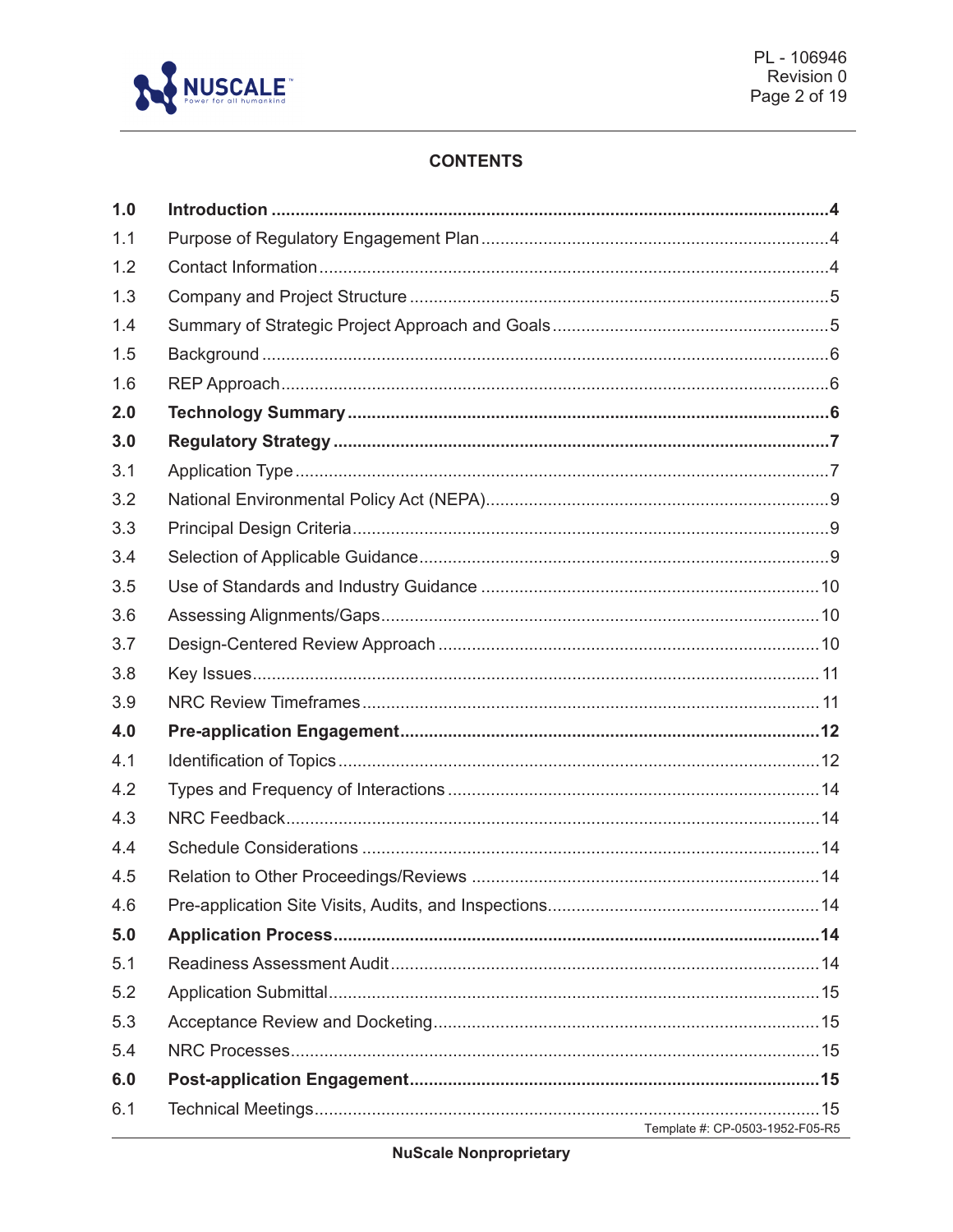

| 6.2  |  |
|------|--|
| 6.3  |  |
| 6.4  |  |
| 6.5  |  |
| 6.6  |  |
| 7.0  |  |
| 8.0  |  |
| 8.1  |  |
| 8.2  |  |
| 8.3  |  |
| 8.4  |  |
| 8.5  |  |
| 8.6  |  |
| 9.0  |  |
| 9.1  |  |
| 9.2  |  |
| 10.0 |  |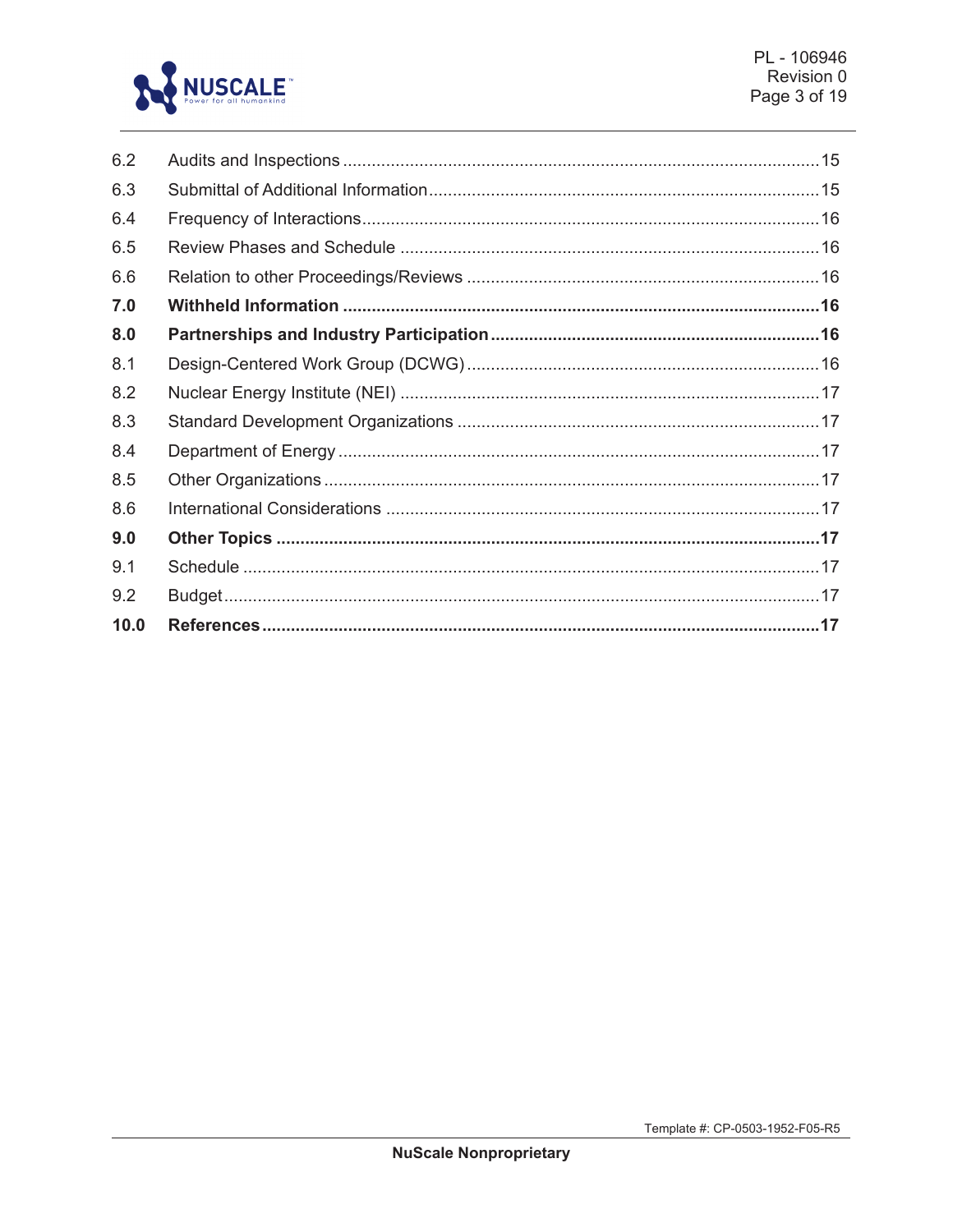

#### **1.0 Introduction**

#### **1.1 Purpose of Regulatory Engagement Plan**

The purpose of this regulatory engagement plan (REP) is to guide interactions and enhance communication between the Carbon Free Power Project, LLC (CFPP) and the Nuclear Regulatory Commission (NRC) during the development of a combined license application (COLA). This plan identifies the planned regulatory approach and defines interactions and roles and responsibilities in order to enhance communication and reduce regulatory uncertainty.

NuScale, LLC (NuScale) will serve as the licensing lead for Fluor and will be the point of contact for the NRC for the CFPP COLA content. This is consistent with the CFPP letter submitted to the NRC on October 12, 2021 (Reference 10.1), stating that NuScale is authorized to act on behalf of the CFPP when engaging with the NRC.

#### **1.2 Contact Information**

The following are points of contact for all correspondence:

John Volkoff Manager, Combined License Applications NuScale Power, LLC 1100 Circle Boulevard, Suite 200 Corvallis, OR 97330 Phone: 541-452-7117 Email: jvolkoff@nuscalepower.com

Copy to (nonproprietary versions):

Shawn Hughes Project Director, CFPP, LLC 155 North 400 West, Suite 480 Salt Lake City, UT 84103 Phone: 727-494-4480 Email: shawn@cfppllc.com

Scott Head Regulatory Affairs Manager, CFPP, LLC 155 North 400 West, Suite 480 Salt Lake City, UT 84103 Phone: 979-824-0938 Email: Scott.Head@certrec.com

Mason Baker Chief Legal Officer and General Counsel, UAMPS 155 North 400 West, Suite 480 Salt Lake City, UT 84103 Phone: 801-214-6440 Email: mason@uamps.com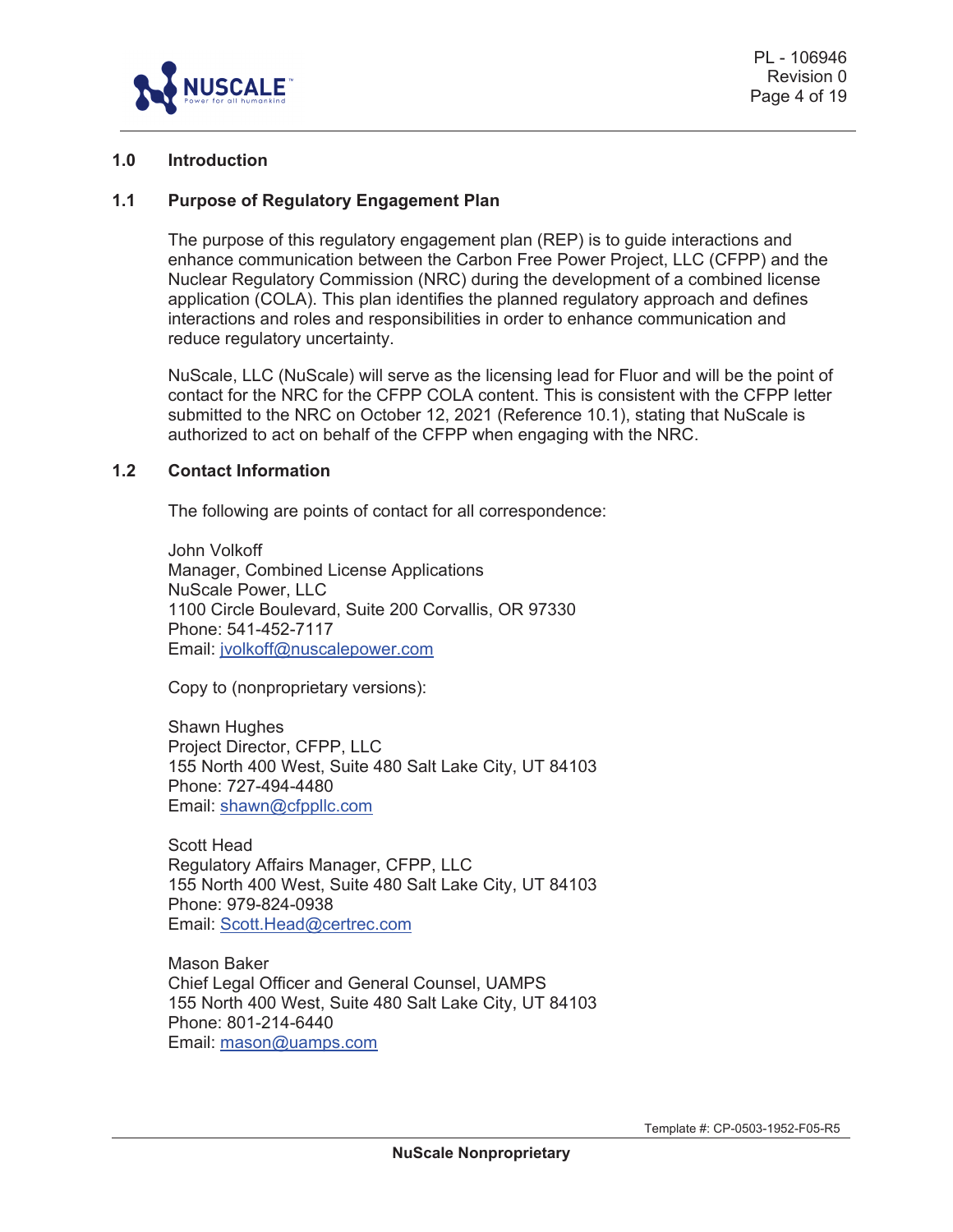

PL - 106946 Revision 0 Page 5 of 19

Glenn J. Neises Nuclear Director, Burns & McDonnell 9400 Ward Parkway, Kansas City, MO 64114 Phone: 913-620-5351 Email: gneises@burnsmcd.com

Eric Woods COLA Project Manager, Fluor 1 Fluor Daniel Drive, Sugar Land, TX 77478 Phone: 281-637-1563 Email: eric.woods@fluorgov.com

Matthew Featherston COLA Licensing Lead, Fluor 100 Fluor Daniel Drive, Center 1, Greenville, SC 29607 Phone: 864-905-8001 Email: Matthew.Featherston@fluorgov.com

#### **1.3 Company and Project Structure**

UAMPS is a nonprofit, joint-action governmental agency providing energy services to its 46 community-owned power system members located throughout the intermountain western states. UAMPS is working to provide the next generation of nuclear reactors at the Idaho National Laboratory (INL) in eastern Idaho as part of its CFPP.

The CFPP is an initiative formally launched in 2015 by UAMPS to advance state and national efforts to reduce carbon emissions and increase air quality. CFPP is a whollyowned subsidiary of UAMPS that was established to develop, own, and operate the project. This project will provide CFPP with a COLA for a power generation facility using the NuScale small modular reactor (SMR) technology at the INL site. Fluor has the COLA development contract for the CFPP and has delegated to NuScale to: (1) develop a significant portion of the COLA content, and the infrastructure to be used by the project team to prepare the COLA; (2) develop, maintain, and manage the licensing strategy for the CFPP COLA project; and (3) act as the primary project team point-of-contact (i.e., interface) with NRC staff, using an approach substantially similar to that used successfully for the NuScale design certification application. Together, UAMPS, CFPP, Fluor, and NuScale will function as the Project Management Organization (PMO) for CFPP.

# **1.4 Summary of Strategic Project Approach and Goals**

NuScale is using the combined licensing process in 10 CFR 52, Subpart C to develop and submit a COLA to the NRC for a power generation facility using the NuScale SMR technology at the INL site (Reference 10.2). Each module will generate up to approximately 250 MWt in a core and vessel design detailed in the standard design approval (SDA) currently under development.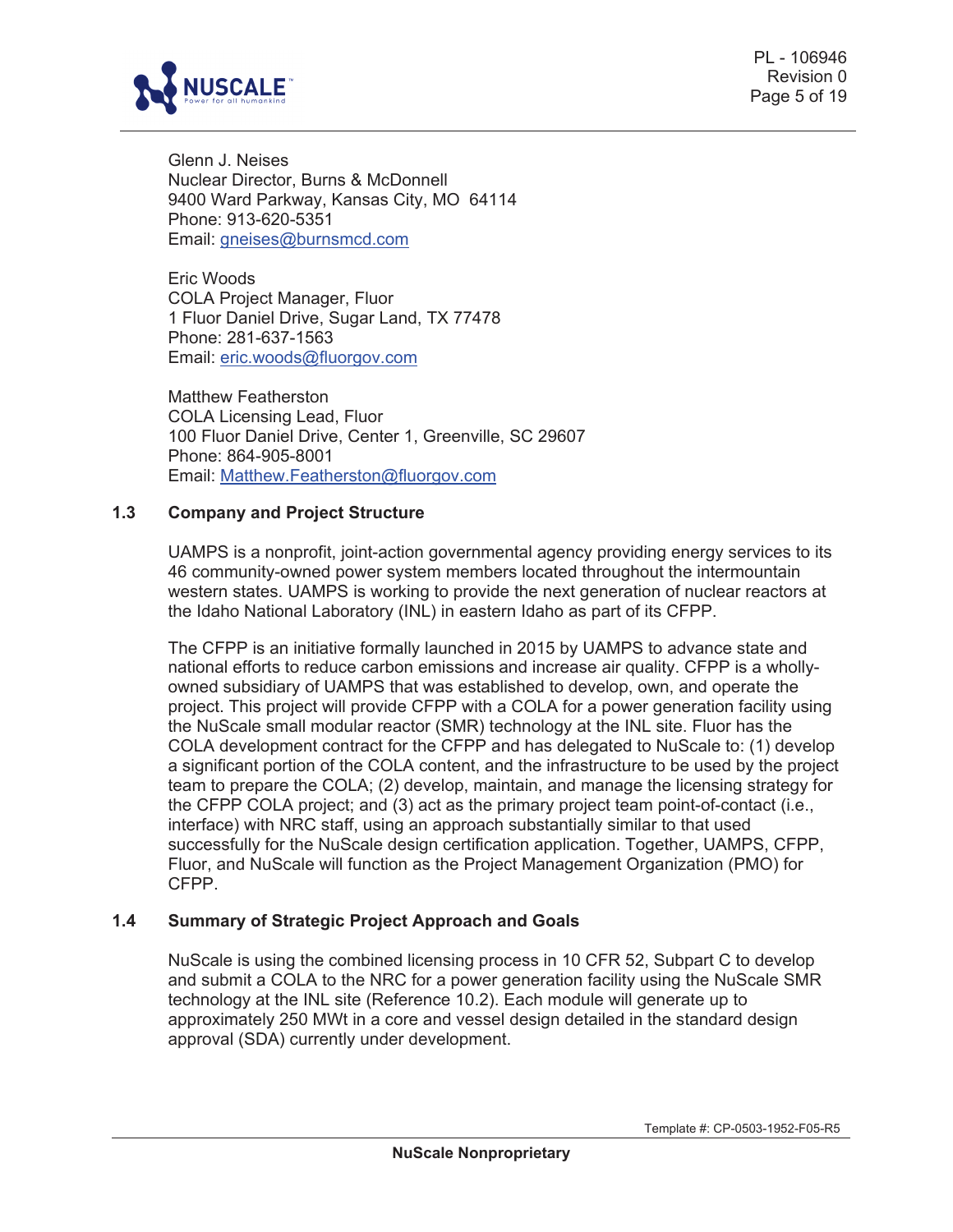

During preparation of the COLA, NuScale will leverage prior NRC interactions and reviews to improve regulatory efficiency, reduce cost and resource requirements, and thereby, reduce application review time.

#### **1.5 Background**

The U.S. Nuclear Regulatory Commission (NRC) completed the review of the design certification application (DCA) for NuScale Power's 160 MWth SMR; issued the final safety evaluation report (FSER) in August 2020 (References 10.3 and 10.4). The FSER represents completion of the technical review and approval of the NuScale SMR design. The NRC granted an SDA for the NuScale DCA design on September 11, 2020 (Reference 10.5).

NuScale is now pursuing a new SDA for a plant comprised of six integrated pressurized water reactors that can generate 250 MWt (77 MWe) per module. This is an evolutionary step forward from the design in the DCA and original SDA. The 250 MWth SDA will be a standalone document that includes all of the needed elements from the DCA and any new elements driven by the increase in power from 160 MWth to 250 MWth. The SDA application is currently underway and the submittal of the application is planned for the fourth calendar year quarter of 2022.

More than 100 engagements over five years, both pre-application and during the postsubmittal review, were conducted with the NRC to resolve first-of-a-kind (FOAK) issues associated with the NuScale design. In addition, numerous meetings with the Advisory Committee for Reactor Safeguards (ACRS) were also held to further discuss and challenge the NuScale design as a part of the certification process. NuScale intends to take advantage of these prior interactions and issue resolutions to meet the review and approval milestones of the COLA.

# **1.6 REP Approach**

This REP is based on Nuclear Energy Institute (NEI) 18-06, "Guidelines for Development of a Regulatory Engagement Plan" (Reference 10.6). NuScale will maintain this REP as a living document and will update as necessary as plans evolve. Although NuScale maintains this REP, licensing staff will solicit NRC staff input for consideration and inclusion in the REP.

The REP will describe and document agreement between NuScale and the NRC staff regarding licensing approach, resolution of issues, schedule expectations, and interaction protocol.

# **2.0 Technology Summary**

A NuScale Power Module™ (NPM) includes the nuclear reactor, steam generators, pressurizer, and containment in an integral package that eliminates reactor coolant pumps and large bore pipes. The NPM is passively safe relying upon natural physics of convection, conduction, and gravity to cool the reactor during normal operation, shutdown, and emergency core cooling. Each NPM produces 77MWe and is factory built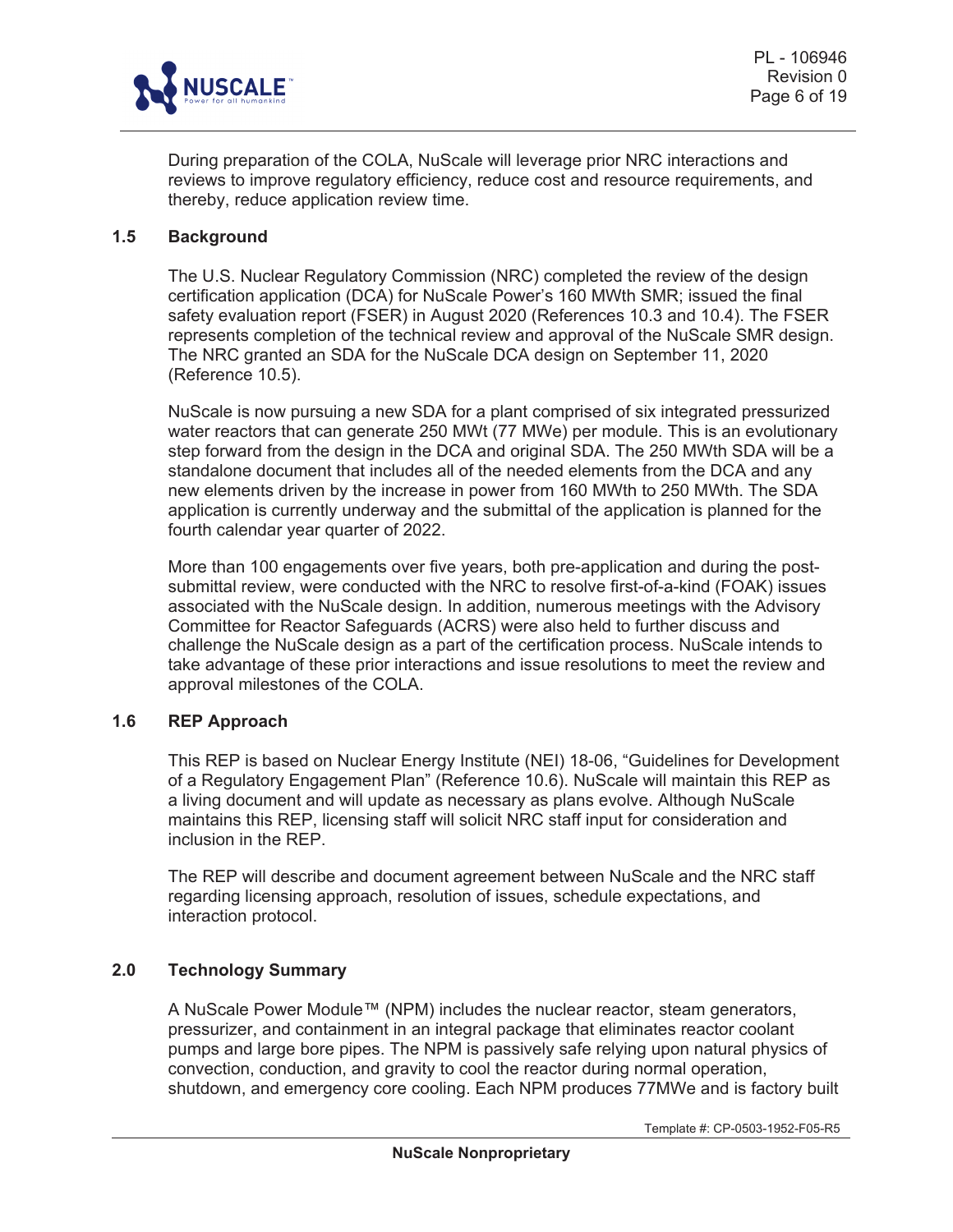

then installed below grade in a seismically-robust building within a steel-lined reactor pool.

## **3.0 Regulatory Strategy**

#### **3.1 Application Type**

The CFPP project is pursuing a COLA under 10 CFR 52 Subpart C (Reference 10.2). Additional COLA details are contained in Section 3.1.1.

#### **3.1.1 Application Content**

The content and structure of the COLA is well-defined by NRC regulations and guidance. A summary of the elements of the COLA is provided in Table 3-1 below (Reference 10.2). The COLA will incorporate by reference NuScale 250 MWt SDA per 10 CFR 52.73 (Reference 10.7 and 10 CFR 52.133 (Reference 10.8) and will also contain site-specific information for INL. In addition to the parts listed in Table 3-1, the CFPP may submit licensing topical reports that support regulatory review. Topical reports are submitted for review, evaluation, and approval independent of the COL application.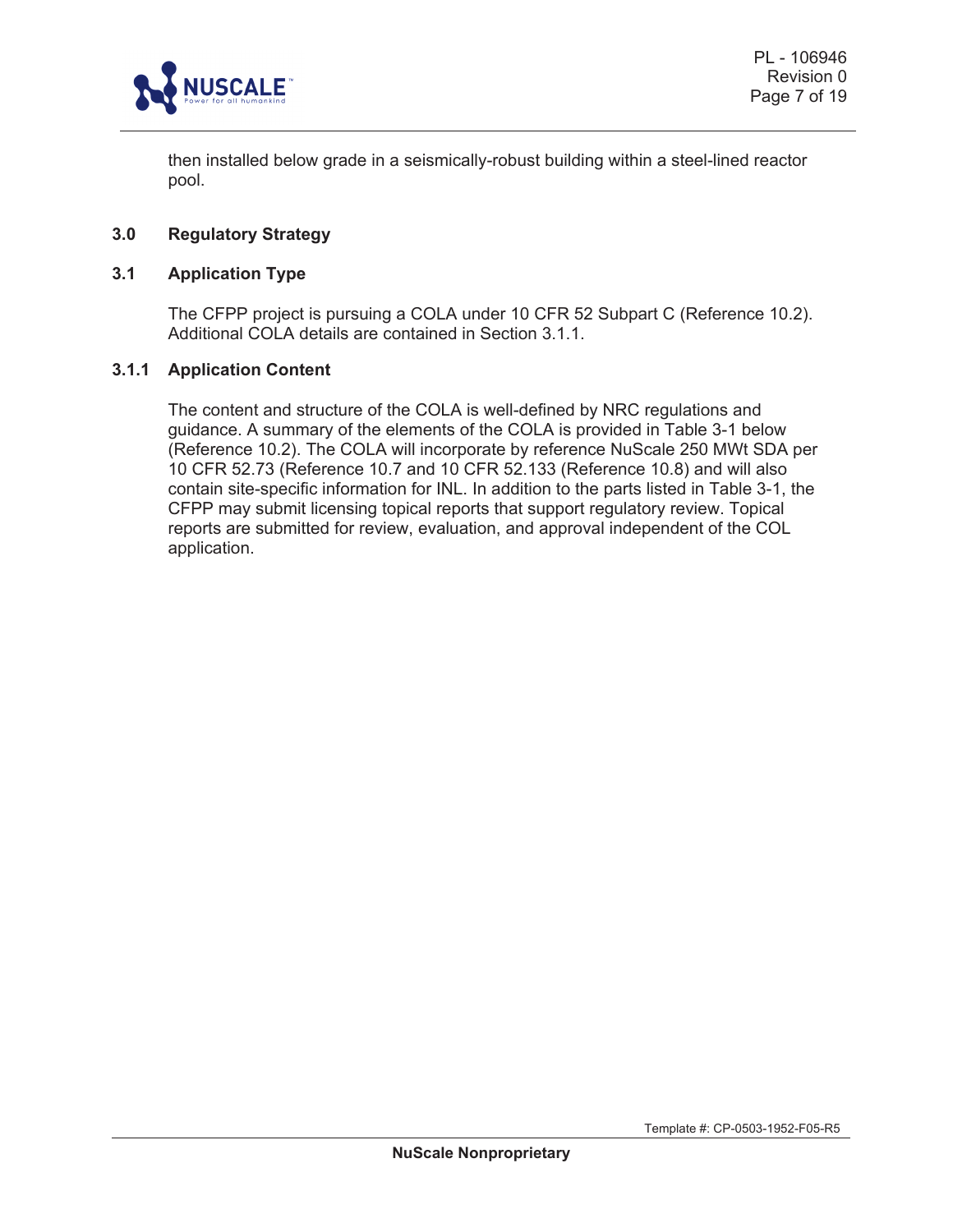

# Table 3-1. COLA format and content

| <b>APPLICATION PART</b>                                                                   | <b>COMBINED</b><br><b>LICENSE</b> | <b>SDAA-</b><br><b>Needed to</b><br><b>Support COL</b> | <b>DESCRIPTION</b>                                                                                                                                                                                                                                                                                                                                                          |
|-------------------------------------------------------------------------------------------|-----------------------------------|--------------------------------------------------------|-----------------------------------------------------------------------------------------------------------------------------------------------------------------------------------------------------------------------------------------------------------------------------------------------------------------------------------------------------------------------------|
| <b>Transmittal Letter</b>                                                                 | $\checkmark^*$                    | N/A                                                    |                                                                                                                                                                                                                                                                                                                                                                             |
| Part 1: General and<br><b>Financial Information</b>                                       | ✓                                 | N/A                                                    | Project information and information on the<br>applicant(s).                                                                                                                                                                                                                                                                                                                 |
| Part 2: Safety Analysis<br>Report                                                         | ✓                                 | Yes                                                    | SDA incorporated by reference; then<br>deviations are addressed as "departures."<br>Contains the design information and criteria<br>for the proposed reactor and comprehensive<br>data on the proposed site. It also discusses<br>various hypothetical accident situations and<br>the safety features of the plant that would<br>prevent accidents or lessen their effects. |
| Part 3: Environmental<br>Report                                                           | ✓                                 | <b>No</b>                                              | Assessment of the environmental impact of<br>the proposed facility. Used by NRC to support<br>the environmental impact statement (EIS).                                                                                                                                                                                                                                     |
| Part 4: Technical<br>Specifications                                                       | $\checkmark$                      | Yes                                                    |                                                                                                                                                                                                                                                                                                                                                                             |
| Part 5: Emergency Plans                                                                   | $\checkmark$                      | No                                                     |                                                                                                                                                                                                                                                                                                                                                                             |
| Part 6: Security Plans                                                                    | ✓                                 | No                                                     |                                                                                                                                                                                                                                                                                                                                                                             |
| Part 7: Exemptions,<br>Departures, and Variances                                          | Yes, if<br>applicable             | N/A                                                    |                                                                                                                                                                                                                                                                                                                                                                             |
| Part 8: License Conditions;<br>Inspections, Tests,<br>Analyses and Acceptance<br>Criteria | ✓                                 | Yes (only<br>ITAAC)                                    | Enumerates both operating conditions and<br>Inspections, tests, analyses, and acceptance<br>criteria (ITAAC) that a COL holder must meet<br>to demonstrate that the facility has been<br>constructed in conformance with the design.                                                                                                                                        |
| Part 9: Withheld<br>Information                                                           | ✓                                 | N/A                                                    |                                                                                                                                                                                                                                                                                                                                                                             |
| Part 10: Quality Assurance<br><b>Program Description</b>                                  | ✓                                 | Yes                                                    |                                                                                                                                                                                                                                                                                                                                                                             |
| Part 11: Supplemental<br>Information (e.g., Limited<br><b>Work Authorization)</b>         | Yes, if<br>applicable             | No                                                     |                                                                                                                                                                                                                                                                                                                                                                             |

\* The symbol " $\checkmark$ " denotes mandatory information.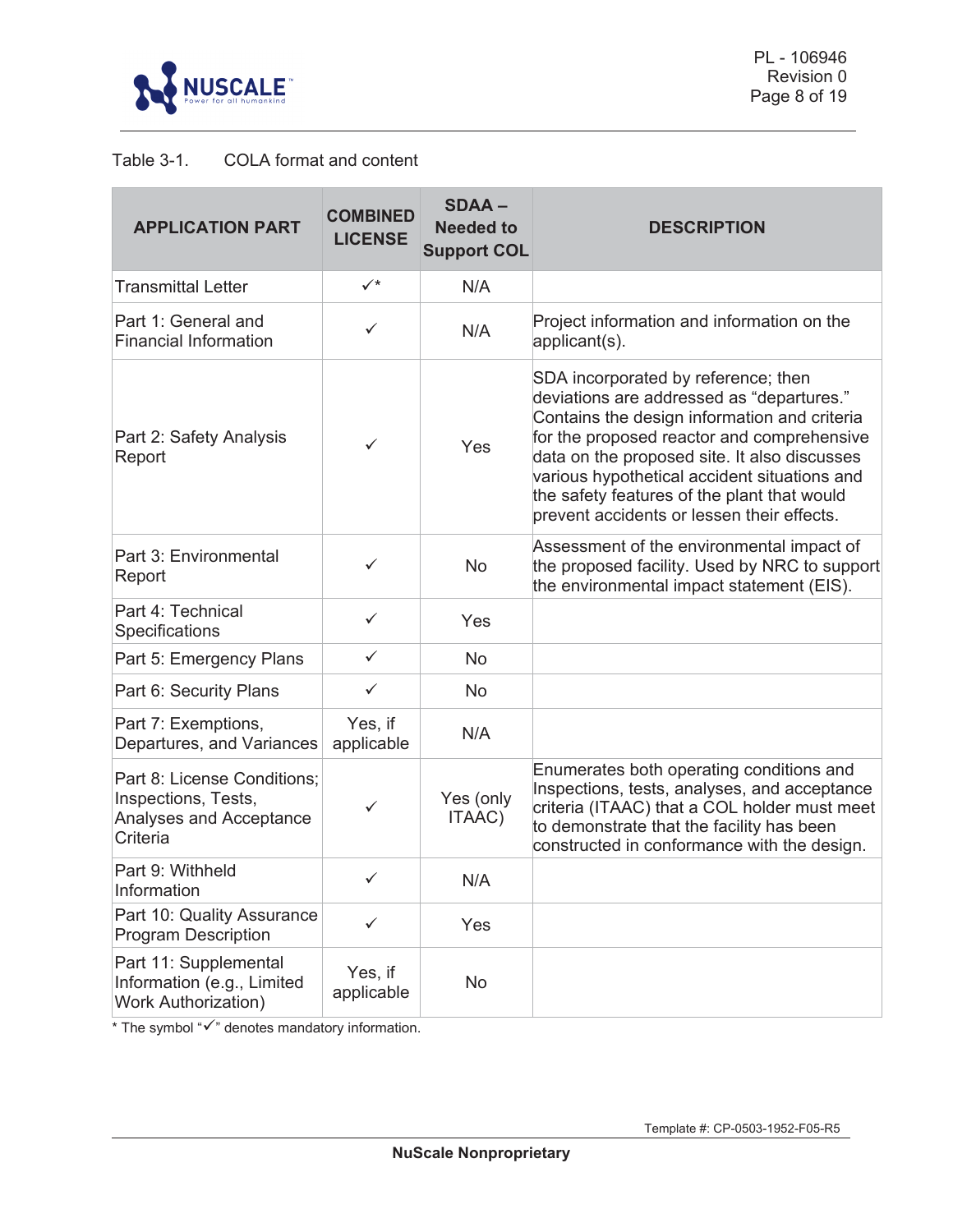

# **3.1.2 Precedents**

Precedents from COLs issued per 10 CFR 52 will be used to inform development of the CFPP COLA.

## **3.1.3 SDA Impact on COL Content**

The COLA will be developed in parallel to the SDA and that process will inform the development of certain COL sections. The COLA intends to incorporate the SDA by reference and will document proposed departures, address COL items in the SDA, and include supplemental information to generic information in the SDA.

#### **3.2 National Environmental Policy Act (NEPA)**

Per 10 CFR 51.50(c), the combined license environmental report will address NEPA requirements (Reference 10.9).

# **3.3 Principal Design Criteria**

This section is not currently used.

#### **3.4 Selection of Applicable Guidance**

The primary NRC guidance for the format and content of new plant license applications under 10 CFR 52 is provided in NRC Regulatory Guide 1.206 (Reference 10.10). NRC guidance to their staff for conducting reviews of license applications is contained in NUREG-0800, Standard Review Plan (SRP) (Reference 10.11). For the NuScale design, NRC guidance for staff reviews includes the NuScale Design-Specific Review Standard (DSRS), which is used by the staff in reviewing specific final safety analysis report (FSAR) sections for which the corresponding SRP guidance has been identified as being largely not materially relevant to the NuScale design (see SRP Part 2 Appendix 1). These documents include the experiences gained from past licensing reviews and identify other related NRC expectations and guidance documents (regulatory guides, NUREGs, generic communications, etc.) appropriate for consideration by prospective applicants. The COLA development includes the use of NRC-approved industry standards and previously approved computer codes and modeling methodologies to the extent practical.

Since the staff has not completed any COLA reviews for SMRs (no applications have been submitted to date), it is acknowledged that existing guidance may have limitations or not be directly applicable in all cases. In some cases, exceptions to regulations and departures from guidance may be necessary or desirable to implement the safety advantages inherent in the NuScale nuclear power plant design. SRP Introduction, Part 2 of NUREG-0800, describes the licensing review philosophy and the risk-informed, integrated review framework to be applied by the staff for new SMR applications under 10 CFR Part 52, and incorporates staff commitments made to the Commission in SECY-11-0024 (Reference 10.12). This framework is distinct from the review approach used for non-SMR applications and license amendments and is meant to enhance the efficiency of the review process and to align the staff review focus and resources with risk-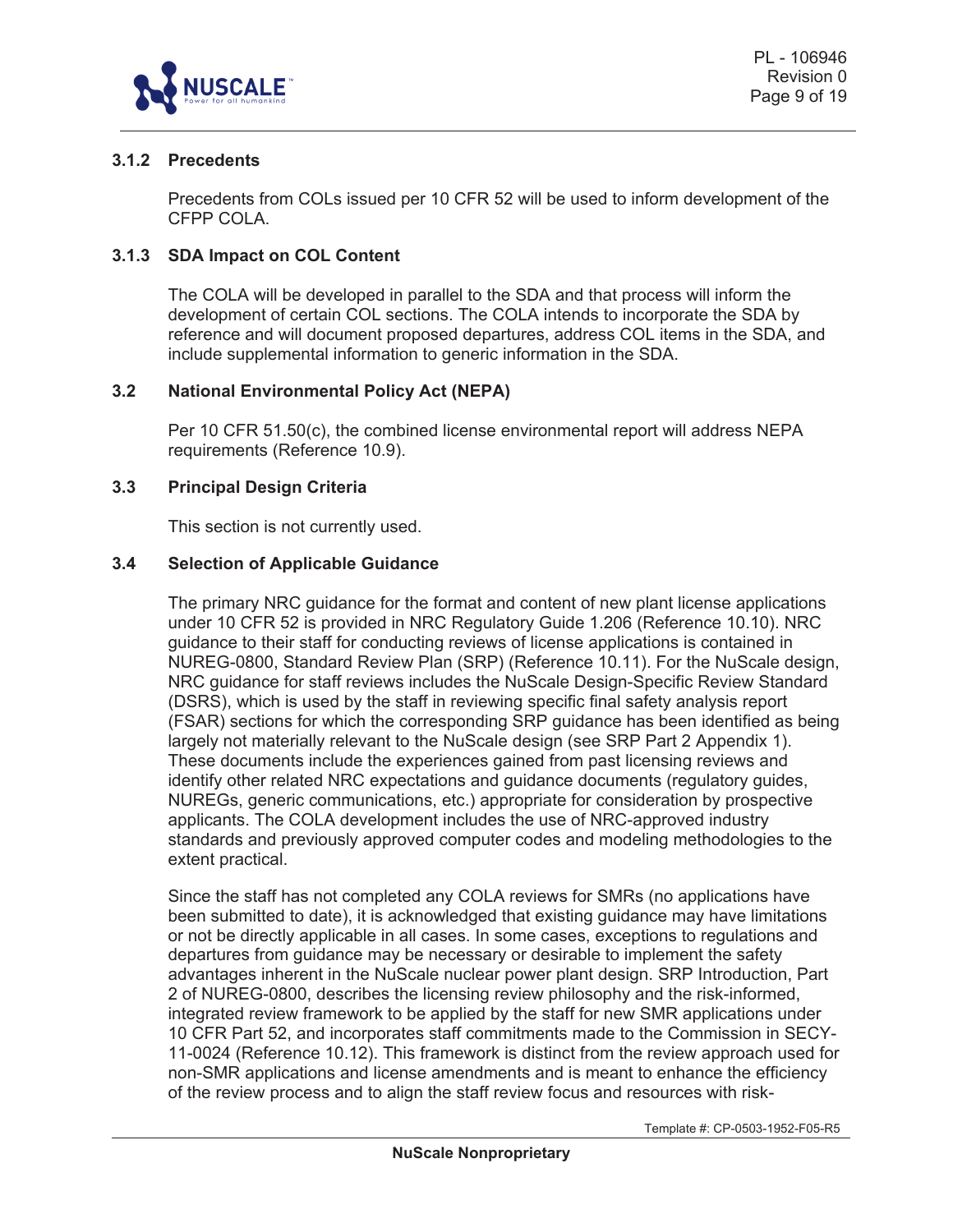

significant structures, systems, and components (SSCs) and other aspects of an SMR design that contribute most to safety. The framework consists of the following three major elements:

- 1. Incorporates a risk-informed approach by considering both the safety classification and the risk significance of SSCs in order to determine the appropriate level of review (i.e., the framework uses a "graded review" approach)
- 2. Incorporates an integrated review approach by using the satisfaction of selected requirements to provide reasonable assurance of some aspects of SSC performance
- 3. The safety/risk categorization and the integrated review approach described are documented in the design-specific review standard (DSRS) for the NuScale design

#### **3.5 Use of Standards and Industry Guidance**

Industry standards including consensus standards, NEI guidance, and EPRI guidance will be utilized when appropriate during the COL application process.

#### **3.6 Assessing Alignments/Gaps**

As part of the COLA development efforts, it may be necessary to resolve conflicts between existing regulatory infrastructure and new features in the NuScale design. The CFPP may reassess the conclusions reached in a previous gap analysis to identify additional needed exemptions from NRC regulations and deviations from guidance in RG 1.206 (Reference 10.10). For significant gaps, pre-application interactions will be conducted with NRC staff to outline the CFPP strategy and approach.

The NRC staff published a white paper to provide information to advanced reactor developers on the importance of pre-application engagement during application reviews (Reference 10.13). This has been referenced in the preparation of this REP to ensure alignment between NRC staff and the CFPP.

#### **3.7 Design-Centered Review Approach**

As per Regulatory Guide 1.206, Applications for Nuclear Power Plants, the NRC encourages the standardization of applications to enhance the safety of nuclear power plants and to facilitate a predictable and consistent method for application review. Under the design center review approach (DCRA), staff performs one technical review for each issue outside the scope of the standard design and intends to make one consistent and justifiable decision to support COLA reviews.

NuScale intends to use the CFPP COLA as the reference COL (R-COL) application and use annotation of the FSAR, Part 2 of the COLA, and other portions of the application to clearly identify:

- sections that incorporate by reference the SDA FSAR
- sections that are standard for all COL applicants that reference the same standard design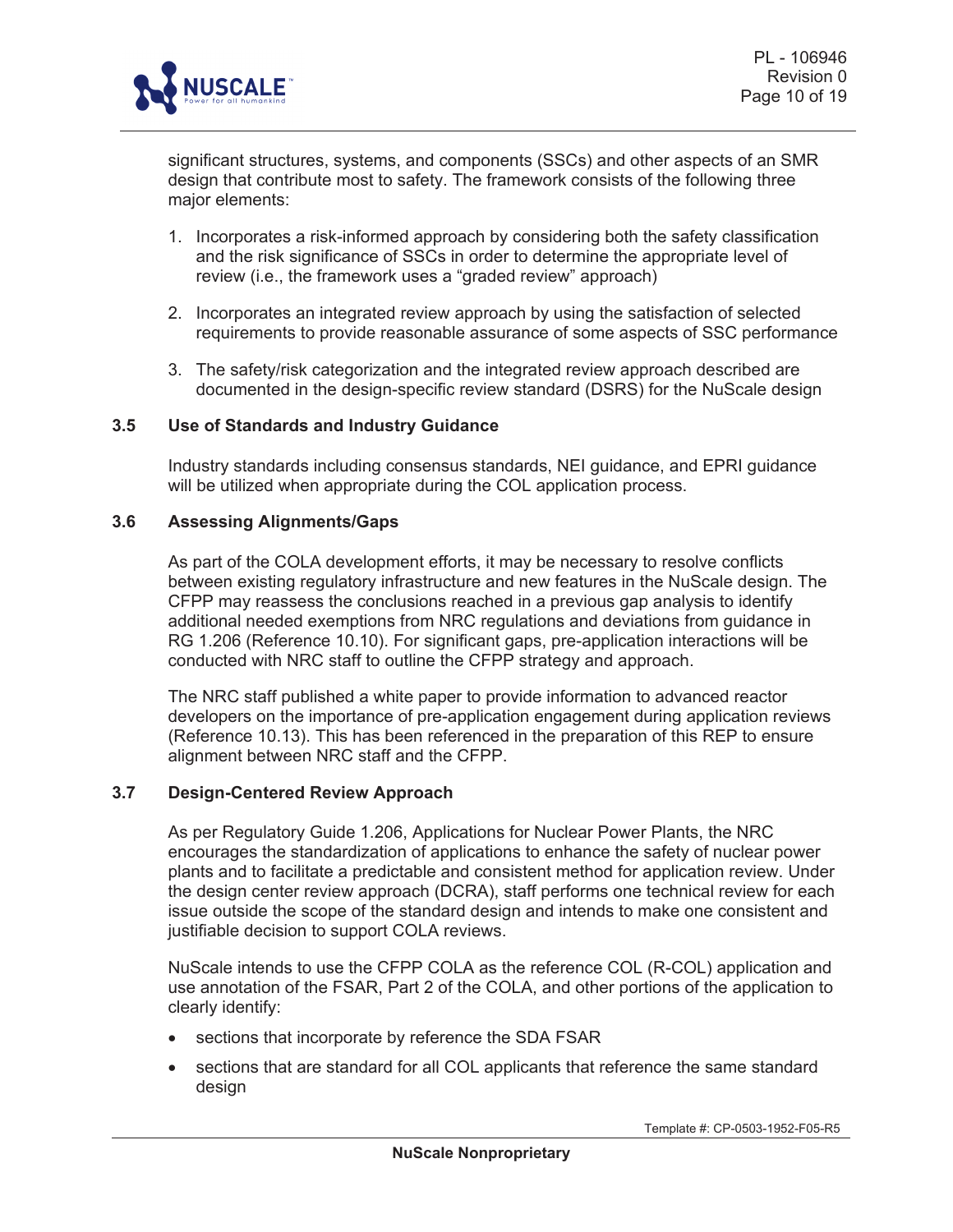

 $\bullet$  sections that are site-specific and, therefore, only apply to the specific location

#### **3.8 Key Issues**

Refer to Section 4.1 for discussion of anticipated key issues.

#### **3.9 NRC Review Timeframes**

#### **3.9.1 Proposed Schedule**

The NRC generic milestone schedule for a COLA referencing a certified design is 38 months. NuScale anticipates that the SDA can be reviewed within  $\{$ {  $\}^{2(c)}$ because most of the key safety principles remain unchanged from the DCA. The COLA schedule will assume a  $\{ \}^{2(c)}$  review and an overall  $\{ \}^{2(c)}$  NRC schedule will assume a  $\{\}$  and  $\}$ <sup>2(c)</sup> review and an overall  $\{$ approval duration. In order to achieve a  $\{$   $\}$   $\}$ <sup>2(c)</sup> review, it is imperative that the CFPP COLA development team engage with the NRC through pre-application and receive early concurrence on select regulatory and technical topics to help expedite the application review.

#### **3.9.2 Four-Phased Approach**

The NRC utilizes a phased approach for conducting reviews of COLAs. The CFPP will propose to the NRC a four-phase process that will support a condensed COLA review schedule, as follows:

- Phase 1: NRC Issues Requests for Additional Information (RAIs)
- Phase 2: NRC Issues Advanced FSER without Open Items
- Phase 3: ACRS Review of Advanced Safety Evaluation Report (SER) without Open Items
- Phase 4: NRC Issues COLA

A four-phase review will reduce the review effort by the staff and ACRS, which will assist the NRC in managing its review of potentially numerous concurrent applications. Similar to the proposed SDA review, the four-phase review omits the development of a draft SER with open items and the ACRS's review of it. Instead, the staff would proceed directly to developing the advanced FSER with no open items and the ACRS review will be completed in one phase.

#### **3.9.3 Topical Report Applications**

Topical reports typically have a review and approval timeframe of 12-18 months. The CFPP will engage in early communication with NRC staff to ensure alignment on schedule. NuScale has the infrastructure in place with Certrec to streamline the review process to support a more efficient review. This process has been successfully utilized by the SDA team with topical reports.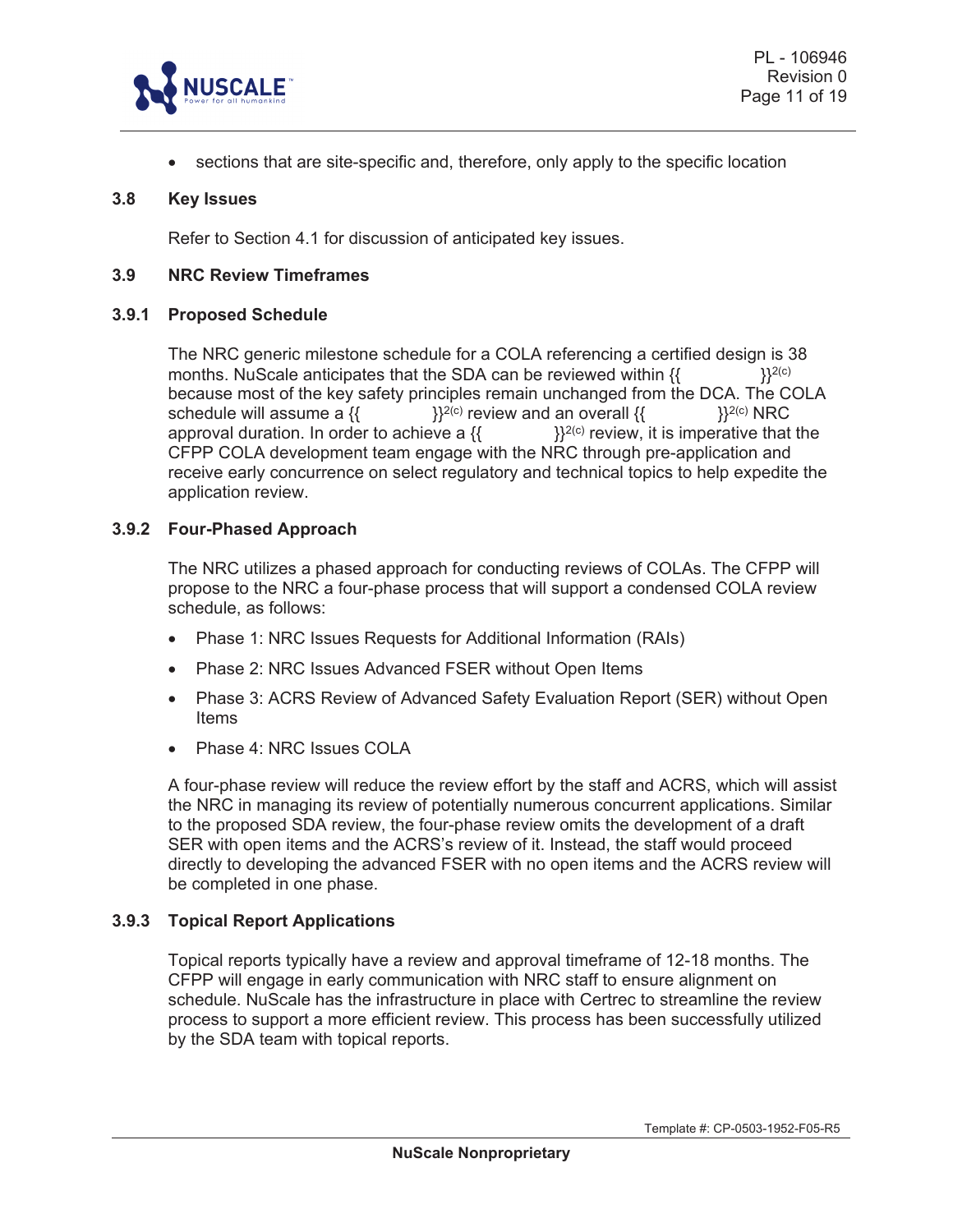

# **3.9.3.1 Requests for Addition Information (RAIs)**

The CFPP is proposing to use the metrics for RAIs listed below. These metrics are goals used to monitor the health of the project. If metrics are not being met, the concerns that are causing the delays will be escalated up the managerial chain. These metrics are listed below and are consistent with those used for the NuScale standard design approval application (SDAA).

 $\bullet$  {{

}} 2(c)

#### **4.0 Pre-application Engagement**

NuScale will facilitate pre-application meetings (teleconferences, videoconferences, and face-to-face) with NRC staff to identify, assess, and mitigate regulatory risks associated with the COLA. The primary benefit planned for this engagement is alignment on the risk-informed content of the application, and scope and depth of the NRC review. NuScale will engage in frequent open and closed meetings with NRC staff until application submittal. These meetings will ensure that NRC staff has timely and accurate information to complete regulatory responsibilities in making their safety determination with respect to agency resource availability. NuScale understands the need to notify the public of agency meetings and will support efforts for early meeting notification. NuScale will work with NRC staff to coordinate an appropriate schedule of meetings taking into consideration the multiple time zones of attendees.

#### **4.1 Identification of Topics**

Table 4-1 below includes topics that have been identified as important to address in preapplication engagements. It should be noted that as the project progresses other topical reports and topics for pre-application engagement may be identified and added to the table below. The NRC will be promptly notified in the event additional topical reports are needed for planning and budget purposes. Timely pre-application engagement for each identified topic will be important to keep the NRC informed and aligned on schedule. Some of the pre-application engagements are currently estimated by quarter based on current information and subject to change as the project progresses.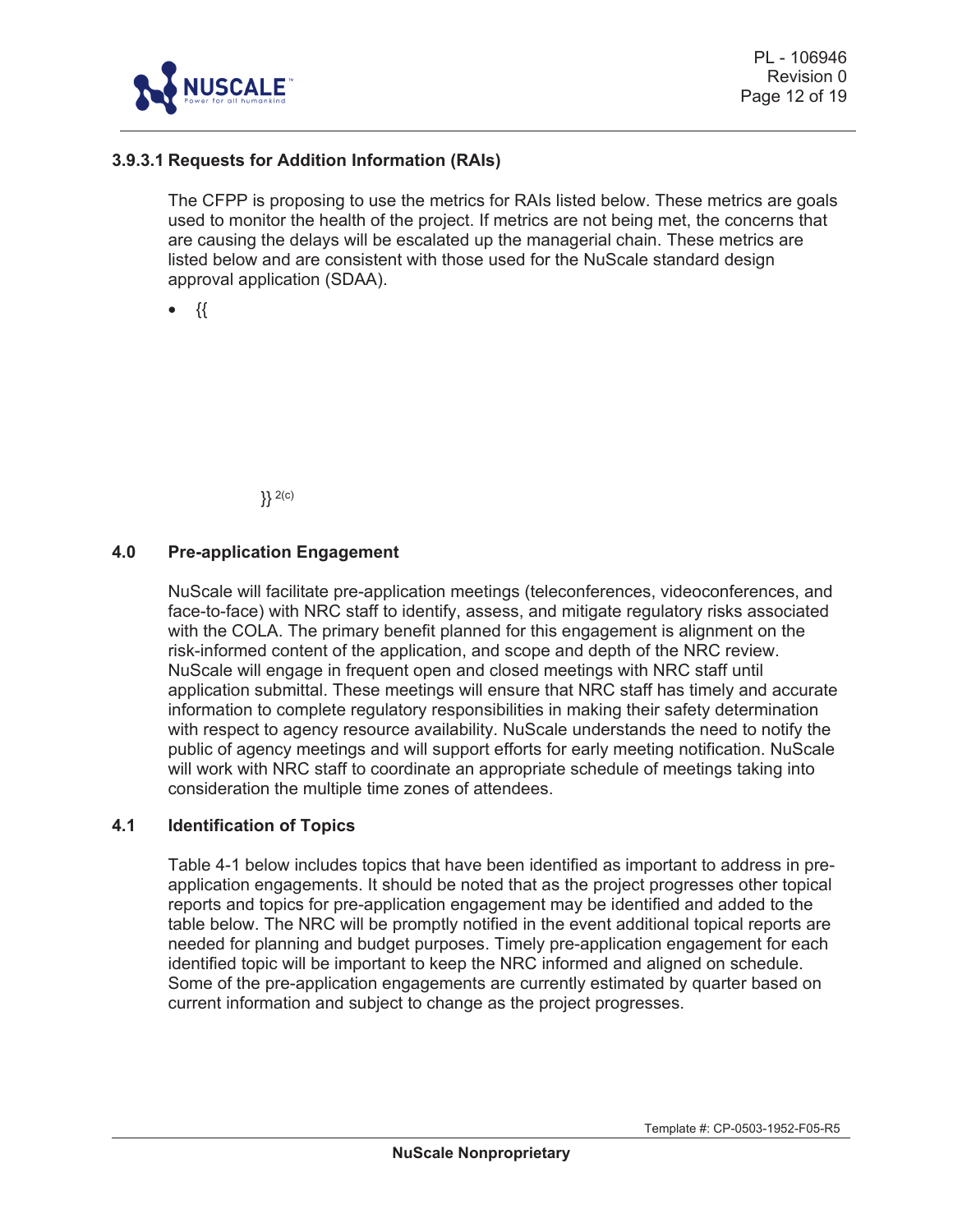

# Table 4-1. Topics for pre-application engagement

| 11/18/2021<br>$\{\{\}$<br>(actual)<br><b>Volcanic Hazards</b><br>Assessment (VHA)<br>$\{\{\}$<br>${}^{12(c)}$<br>$\}$ 2(c)<br>$\{\{\}$<br>$\{\{\}$<br>Cold License Plan<br>$\}$ 2(c)<br>$\}$ <sup>2(c)</sup><br>$\{\{\}$<br>$\{\{\}$<br>Cybersecurity*<br>$\}$ 2(c)<br>$\}$ 2(c)<br>$\{\{\}$<br>$\{\{\}$<br>License Structure*<br>$\}$ 2(c)<br>$\}$ 2(c)<br>$\mathcal{H}$<br>Regulatory<br>$\{\{\}$<br>$\}$ 2(c)<br>Exemptions<br>$\{3\}$ 2(c)<br>$\{\{\}$<br><b>Emergency Planning</b><br>$\{\{\}$<br>$\}$ 2(c)<br>Zone (EPZ)<br>$\}$ 2(c)<br>$\{\{\}$<br>Proposed Schedule<br>$\mathcal{H}$<br>$\}^{2(c)}$<br>Review<br>$\}$ 2(c)<br>$\{\{$<br>$\{\{\}$<br>Physical<br>Security/Security Plan<br>$\}$ 2(c)<br>$\}$ <sup>2(c)</sup><br>$\mathcal{H}$<br>Site-Specific<br>$\{\{\}$<br>$\}$ 2(c)<br>Characteristics | <b>TOPIC</b> | <b>DESCRIPTION</b> | <b>PLANNED</b><br><b>ENGAGEMENT</b> |  |
|--------------------------------------------------------------------------------------------------------------------------------------------------------------------------------------------------------------------------------------------------------------------------------------------------------------------------------------------------------------------------------------------------------------------------------------------------------------------------------------------------------------------------------------------------------------------------------------------------------------------------------------------------------------------------------------------------------------------------------------------------------------------------------------------------------------------|--------------|--------------------|-------------------------------------|--|
|                                                                                                                                                                                                                                                                                                                                                                                                                                                                                                                                                                                                                                                                                                                                                                                                                    |              |                    |                                     |  |
|                                                                                                                                                                                                                                                                                                                                                                                                                                                                                                                                                                                                                                                                                                                                                                                                                    |              |                    |                                     |  |
|                                                                                                                                                                                                                                                                                                                                                                                                                                                                                                                                                                                                                                                                                                                                                                                                                    |              |                    |                                     |  |
|                                                                                                                                                                                                                                                                                                                                                                                                                                                                                                                                                                                                                                                                                                                                                                                                                    |              |                    |                                     |  |
|                                                                                                                                                                                                                                                                                                                                                                                                                                                                                                                                                                                                                                                                                                                                                                                                                    |              |                    |                                     |  |
|                                                                                                                                                                                                                                                                                                                                                                                                                                                                                                                                                                                                                                                                                                                                                                                                                    |              |                    |                                     |  |
|                                                                                                                                                                                                                                                                                                                                                                                                                                                                                                                                                                                                                                                                                                                                                                                                                    |              |                    |                                     |  |
|                                                                                                                                                                                                                                                                                                                                                                                                                                                                                                                                                                                                                                                                                                                                                                                                                    |              |                    |                                     |  |
|                                                                                                                                                                                                                                                                                                                                                                                                                                                                                                                                                                                                                                                                                                                                                                                                                    |              |                    |                                     |  |
|                                                                                                                                                                                                                                                                                                                                                                                                                                                                                                                                                                                                                                                                                                                                                                                                                    |              |                    |                                     |  |
|                                                                                                                                                                                                                                                                                                                                                                                                                                                                                                                                                                                                                                                                                                                                                                                                                    |              |                    |                                     |  |
|                                                                                                                                                                                                                                                                                                                                                                                                                                                                                                                                                                                                                                                                                                                                                                                                                    |              |                    |                                     |  |
|                                                                                                                                                                                                                                                                                                                                                                                                                                                                                                                                                                                                                                                                                                                                                                                                                    |              |                    |                                     |  |
|                                                                                                                                                                                                                                                                                                                                                                                                                                                                                                                                                                                                                                                                                                                                                                                                                    |              |                    |                                     |  |
|                                                                                                                                                                                                                                                                                                                                                                                                                                                                                                                                                                                                                                                                                                                                                                                                                    |              |                    |                                     |  |
|                                                                                                                                                                                                                                                                                                                                                                                                                                                                                                                                                                                                                                                                                                                                                                                                                    |              |                    |                                     |  |
|                                                                                                                                                                                                                                                                                                                                                                                                                                                                                                                                                                                                                                                                                                                                                                                                                    |              |                    |                                     |  |
|                                                                                                                                                                                                                                                                                                                                                                                                                                                                                                                                                                                                                                                                                                                                                                                                                    |              |                    |                                     |  |
|                                                                                                                                                                                                                                                                                                                                                                                                                                                                                                                                                                                                                                                                                                                                                                                                                    |              |                    |                                     |  |
|                                                                                                                                                                                                                                                                                                                                                                                                                                                                                                                                                                                                                                                                                                                                                                                                                    |              | $\}$ 2(c)          |                                     |  |

\*Denotes topics that potentially require a topical report

Template #: CP-0503-1952-F05-R5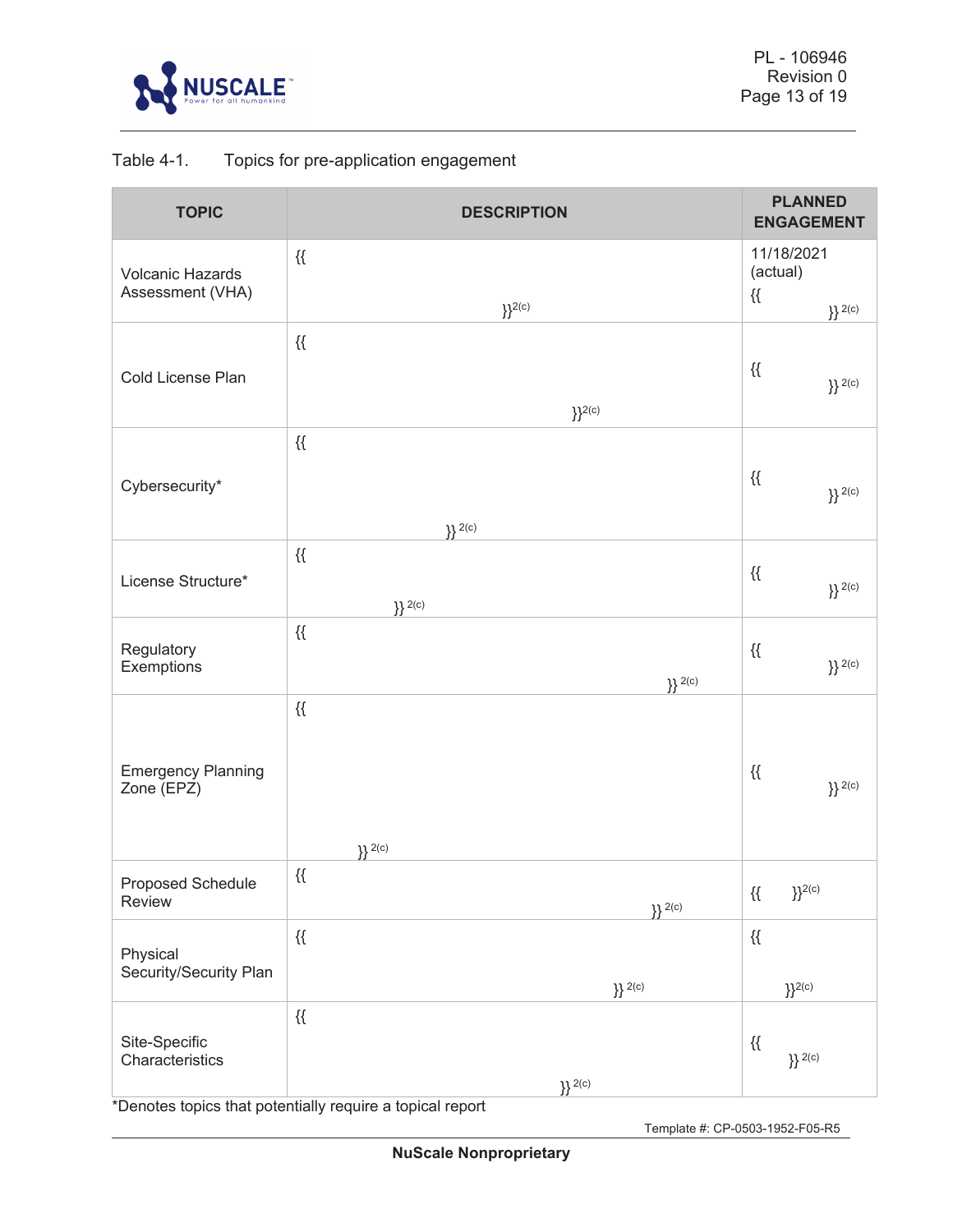

# **4.2 Types and Frequency of Interactions**

Interactions with the NRC are managed within NuScale Regulatory Affairs by the manager, Combined License Applications and coordinated with the CFPP COLA Project Team. These interactions may include phone calls, teleconferences, meetings to solicit feedback on proposed technical approaches, and audits/inspections of engineering information and testing facilities that support the COLA development.

NuScale is proposing the following meetings with NRC staff:

- $\{ \}$   $\}$ <sup>2(c)</sup> meetings with NRC project managers
- quarterly status reports to docket that NuScale met its goals and objectives for preapplication
- planning meetings and drop-ins, as needed

#### **4.3 NRC Feedback**

An electronic reading room "eRR" on the Certrec Licensing Review Platform (CLRP) will allow NuScale and the NRC to track meeting summaries, feedback, and action items.

Correspondence with the NRC will include: project status information, presentations, topical reports, white papers, and RAI responses on submitted documents.

#### **4.4 Schedule Considerations**

Pre-application engagements will establish a schedule of meetings and submittals, and the timing/duration of NRC staff reviews. Additionally, the expectations for communicating changes to the schedule and/or scope will also be established.

#### **4.5 Relation to Other Proceedings/Reviews**

The COLA and SDAA preparation efforts currently are ongoing in parallel, with the SDAA scheduled to be completed and submitted for NRC review prior to the scheduled submittal of the COLA. This will require robust configuration management and standardized work processes to ensure successful project completion.

#### **4.6 Pre-application Site Visits, Audits, and Inspections**

Audits and inspections will be coordinated with the NRC-designated project manager and subject matter experts.

#### **5.0 Application Process**

#### **5.1 Readiness Assessment Audit**

The CFPP will request the NRC staff conduct a readiness assessment audit of the COLA prior to submittal for NRC review. This review is comprehensive and will help identify and resolve issues that may hinder acceptance of the COLA for docketing and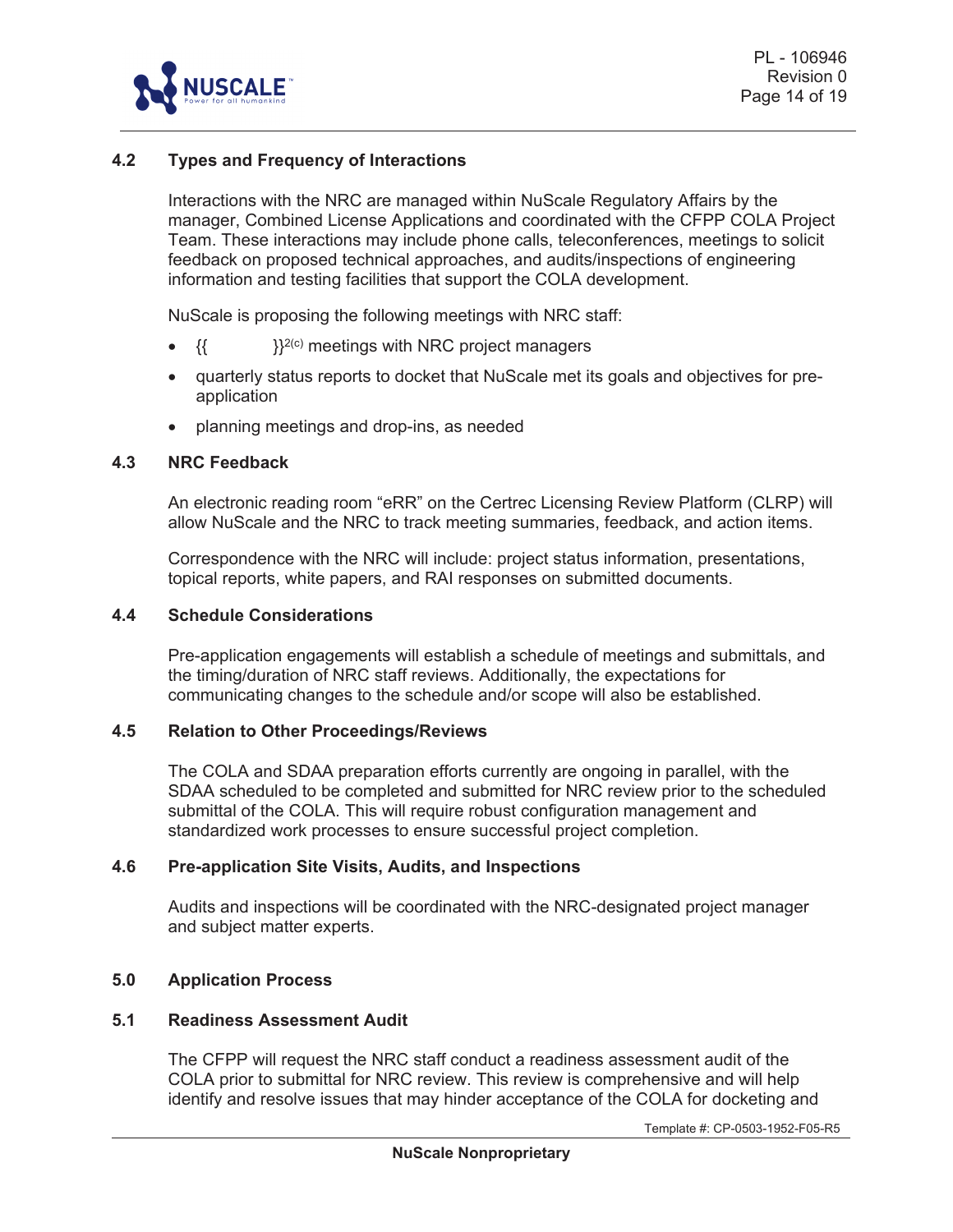

review. The audit must occur with sufficient time to resolve identified issues before scheduled submittal to avoid schedule and cost impacts to the COLA project. This process will take place in accordance with NRC Office of New Reactors (NRO) Office Instructions (OI) NRO-REG-104, Pre-application Readiness Assessment, and NRO-REG-100, Acceptance Review Process for Early Site Permit, Design Certification, and Combined License Applications (References 10.14 and 10.15).

## **5.2 Application Submittal**

The COLA and SDAA preparation efforts currently are ongoing in parallel, with the SDAA scheduled to be completed and submitted for NRC review prior to the scheduled submittal of the COLA. The COLA will incorporate the SDA by reference so the COL cannot be issued until after the SDA is formally approved.

#### **5.3 Acceptance Review and Docketing**

After COLA submittal, the NRC will acknowledge receipt of the application and conduct an acceptance review (Reference 10.15). During the acceptance review process, NuScale is proposing that  $\{ \}$   $\}^{2(c)}$  meetings with the NRC project managers continue to ensure alignment with NRC staff.

#### **5.4 NRC Processes**

The CFPP will communicate the anticipated submittal date of the COL application so that the NRC can initiate various actions required prior to submittal. After COL application acceptance, the NRC staff will develop a review schedule, which can be found on the NRC staff website.

# **6.0 Post-application Engagement**

#### **6.1 Technical Meetings**

Technical meetings will be coordinated with the NRC-designated project manager and will typically be open to the public. The NRC will provide notice 10 working days in advance, and will include whether the meeting is open or closed to the public.

# **6.2 Audits and Inspections**

Post-application audits and inspections will be coordinated with the NRC-designated project manager and subject matter experts.

# **6.3 Submittal of Additional Information**

#### **6.3.1 Supplemental Information**

During the NRC approval process, information in the application may require an update. Notification of pending supplemental information and the associated schedule will be communicated to the NRC during routine interactions.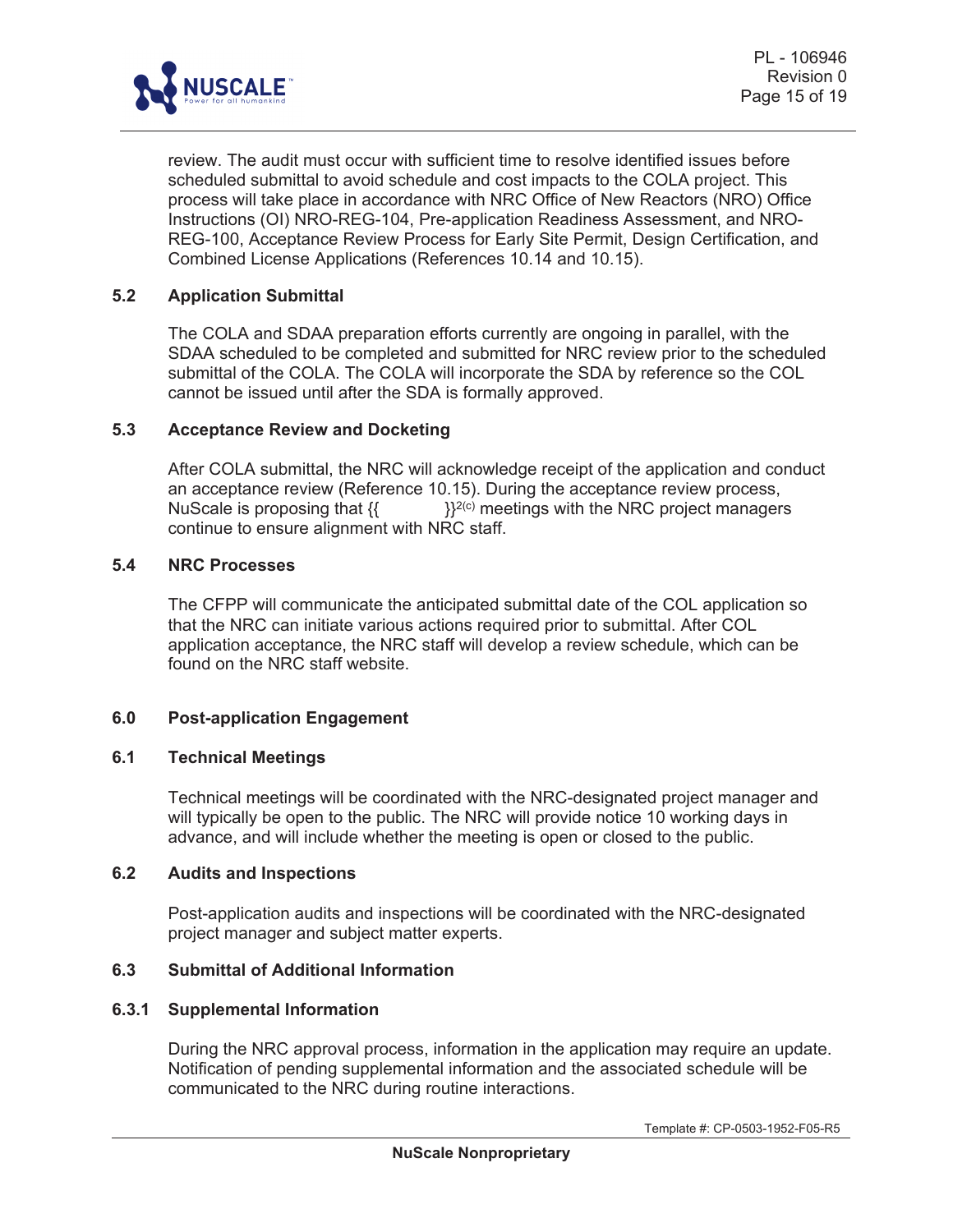

# **6.3.2 Requests for Additional Information**

When issues or questions arise during the approval process, the CFPP prefers to utilize the NRC's eRAI process to clarify the request and identify proprietary information that should be withheld from the formal RAI.

Any impacts to the content of the application will be identified as part of the RAI response. A description of the impact and markups of affected application text will be included in the response.

#### **6.3.3 Application Revisions/Updates**

A COLA final safety analysis report (FSAR) must be updated annually while the application is under review in accordance with 10 CFR 50.71(e)(3)(iii) (Reference 10.16).

#### **6.4 Frequency of Interactions**

This section will be updated as plans evolve. A routine interaction schedule will be proposed to ensure alignment between the CFPP and the NRC during COLA review.

#### **6.5 Review Phases and Schedule**

Refer to Section 3.9.2 for discussion about the proposed four-phase process that will support a condensed COLA review schedule.

# **6.6 Relation to other Proceedings/Reviews**

As stated in Section 4.5, the SDA approval process will be happening simultaneously with the COL approval process. This needs to be taken into consideration during the RAI response process as certain COL RAIs may need to be deferred pending resolution of issues identified during the SDA review.

#### **7.0 Withheld Information**

NuScale will comply with the Code of Federal Regulations and use existing NuScale procedures and processes as they relate to withheld information.

#### **8.0 Partnerships and Industry Participation**

#### **8.1 Design-Centered Work Group (DCWG)**

A DCWG will be utilized to ensure configuration control over the standard information gets implemented uniformly across all stakeholders. The DCWG will be led by NuScale and will include all CFPP stakeholders.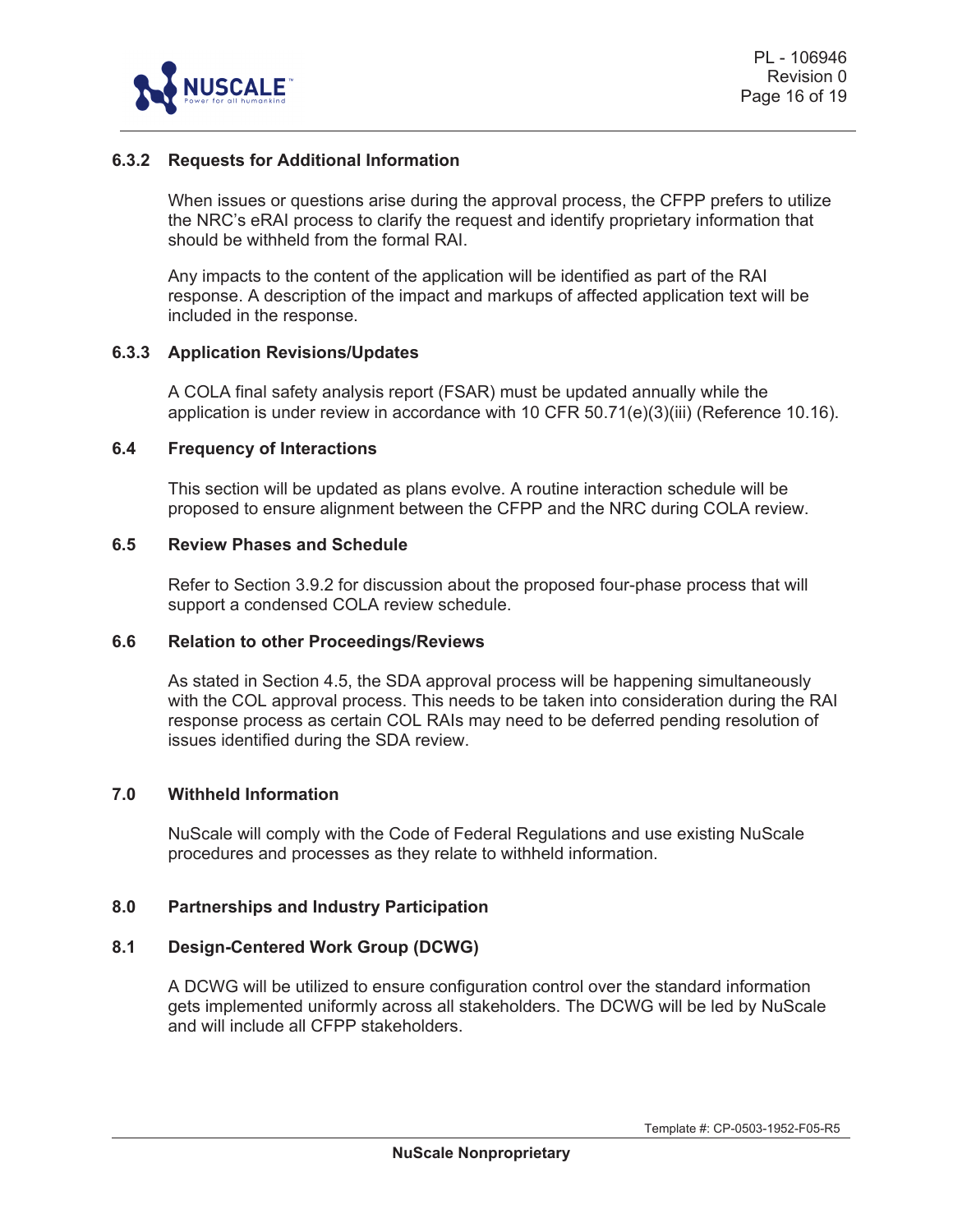

# **8.2 Nuclear Energy Institute (NEI)**

NEI has published guidance documents to assist applicants in addressing various topics. NEI 18-06, "Guidelines for Development of a Regulatory Engagement Plan" was used to develop this document (Reference 10.6). Other relevant NEI documents will be utilized during the COL application process.

#### **8.3 Standard Development Organizations**

This section is not currently used.

#### **8.4 Department of Energy**

The U.S. Department of Energy (DOE) approved a cost share award to CFPP, LLC that could provide up to \$1.4 billion to commercialize a NuScale power plant at INL. Fluor was contracted by CFPP, LLC under a cooperative agreement between CFPP, LLC and DOE. DOE requirements will need to be met and milestones satisfied as this project progresses.

#### **8.5 Other Organizations**

This section is not currently used.

#### **8.6 International Considerations**

This section is not currently used.

#### **9.0 Other Topics**

#### **9.1 Schedule**

A detailed resource loaded schedule has been developed to support the project.

#### **9.2 Budget**

Budgeting considerations are an important consideration in establishing and maintaining the project schedule. Estimated NRC staff review fees, including review hours, will be estimated at the time of acceptance for review and monitored on an ongoing basis. Both the NRC and NuScale will communicate with each other any expected changes in the level of estimated NRC staff review fees or any funding restrictions.

#### **10.0 References**

- 10.1 CFPP, LLC letter to NRC, "Licensing Lead for Carbon Free Power Project, LLC," October 12, 2021, Docket Number: 99902052.
- 10.2 *U.S. Code of Federal Regulations*, "Combined Licenses," Subpart C, Part 52, Chapter I, Title 10, "Energy," (10 CFR 52 Subpart C).

Template #: CP-0503-1952-F05-R5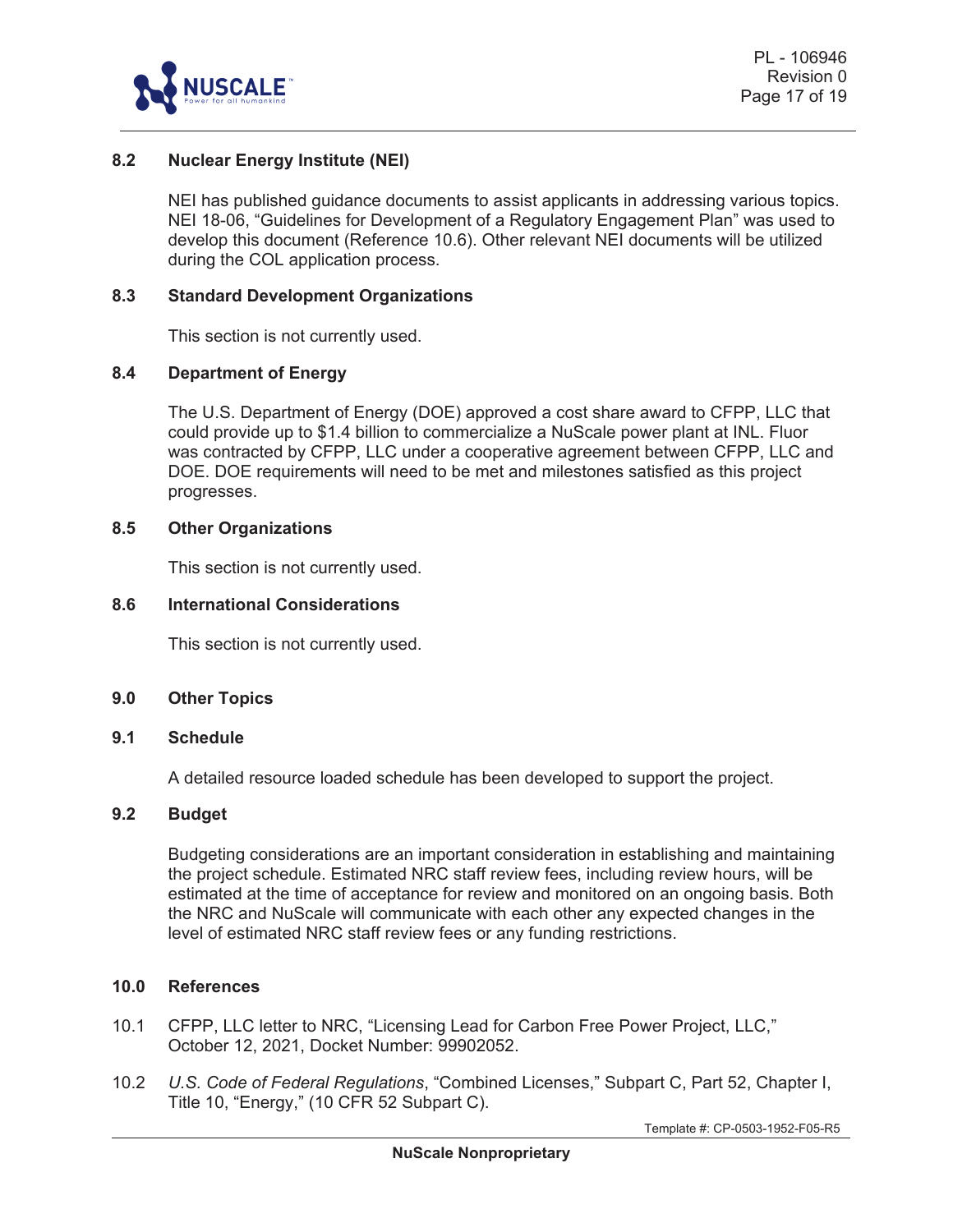

- 10.3 NuScale Power, LLC, "Submittal of the NuScale Standard Plant Design Certification Application (NRC Project No. 0769)," December 31, 2016, ADAMS Accession No. ML17013A229. (Final version of the DCA was provided as Revision 5, July 29, 2020, Agencywide Documents Access and Management System (ADAMS) Accession No. ML20225A044.)
- 10.4 U.S. Nuclear Regulatory Commission, "Final Safety Evaluation Report for the NuScale Standard Plant Design," August 28, 2020, Agencywide Documents Access and Management System (ADAMS) Accession No. ML20023A318.
- 10.5 U.S. Nuclear Regulatory Commission, "Standard Design Approval for the NuScale Power Plant Based on the NuScale 600 Standard Plant Design Certification Application," September 11, 2020, Agencywide Documents Access and Management System (ADAMS) Accession No. ML20247J564.
- 10.6 Nuclear Energy Institute, "Guidelines for Development of a Regulatory Engagement Plan," NEI 18-06, Rev. 0, June 2018.
- 10.7 *U.S. Code of Federal Regulations*, "Relationship to other Subparts," Section 52.73, Part 52, Chapter I Title 10, "Energy" (10 CFR 52.73).
- 10.8 *U.S. Code of Federal Regulations*, "Relationship to Other Subparts," Section 52.133, Part 52, Chapter I, Title 10, "Energy" (10 CFR 52.133).
- 10.9 *U.S. Code of Federal Regulations*, "Environmental report—construction permit, early site permit, or combined license stage," Section 51.50, Part 51, Chapter 1, Title 10, "Energy" (10 CFR 51.50).
- 10.10 U.S. Nuclear Regulatory Commission, "Applications for Nuclear Power Plants," Regulatory Guide 1.206, Rev. 1, October 2018.
- 10.11 U.S. Nuclear Regulatory Commission, "Standard Review Plan for the Review of Safety Analysis Reports for Nuclear Power Plants: LWR Edition (SRP)," NUREG-0800.
- 10.12 U.S. Nuclear Regulatory Commission, "Use of Risk Insights to Enhance the Safety Focus of Small Modular Reactor Reviews," SECY-11-0024, March 4, 2011, Agencywide Documents Access and Management System (ADAMS) Accession No. ML110110688.
- 10.13 U.S. Nuclear Regulatory Commission, "DRAFT Pre-application Engagement to Optimize Advanced Reactor Application Reviews," May 2021.
- 10.14 U.S. Nuclear Regulatory Commission (Office of New Reactors), "Pre-application Readiness Assessment," NRO-REG-104, Rev. 0, October 8, 2014, Agencywide Documents Access and Management System (ADAMS) Accession No. ML14079A197.
- 10.15 U.S. Nuclear Regulatory Commission (Office of New Reactors), "Acceptance Review Process for Early Site Permit, Design Certification, and Combined License Applications," NRO-REG-100, Rev. 2, December 18, 2014, Agencywide Document Access and Management System (ADAMS) Accession No. ML14078A152.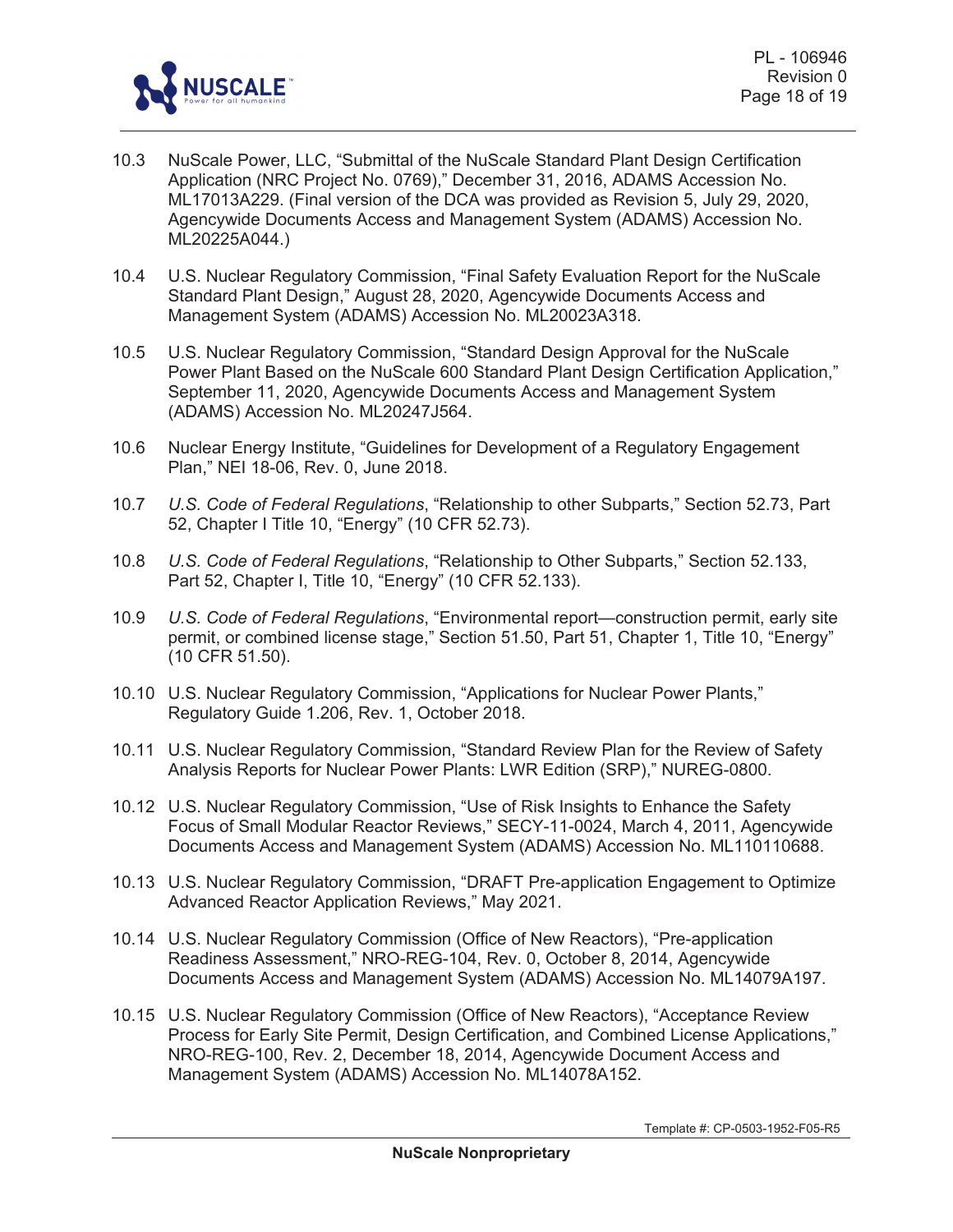

- 10.16 U.S. Code of Federal Regulations, "Maintenance of records, making of reports," Section 50.71, Part 50, Chapter 1, Title 10, "Energy" (10 CFR 50.71).
- 10.17 U.S. Nuclear Regulatory Commission, "Volcanic Hazards Assessment for Proposed Nuclear Power Reactor Sites," Regulatory Guide 4.26, Rev. 0, June 2021.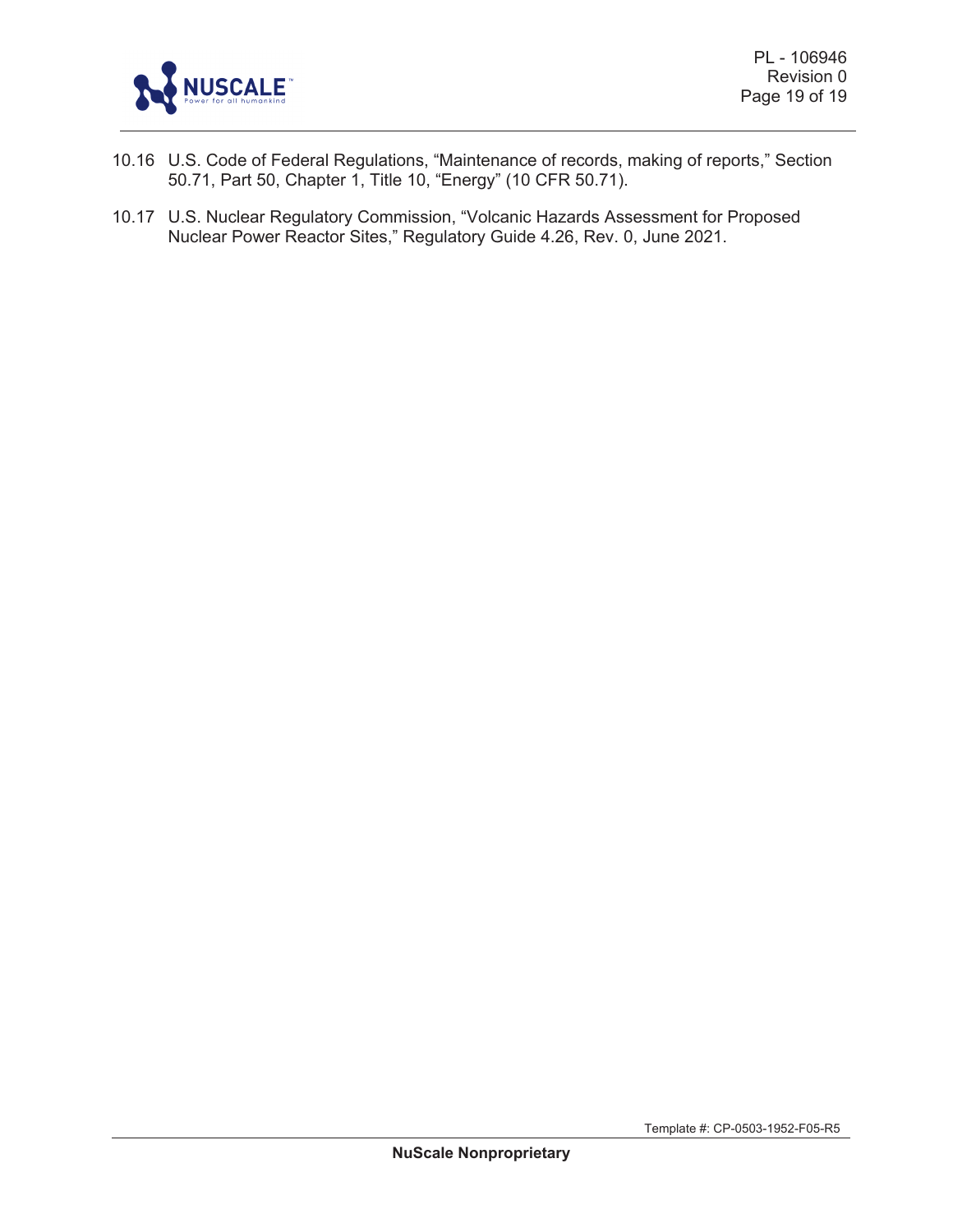

# **Enclosure 3:**

Affidavit of John Volkoff, AF-112497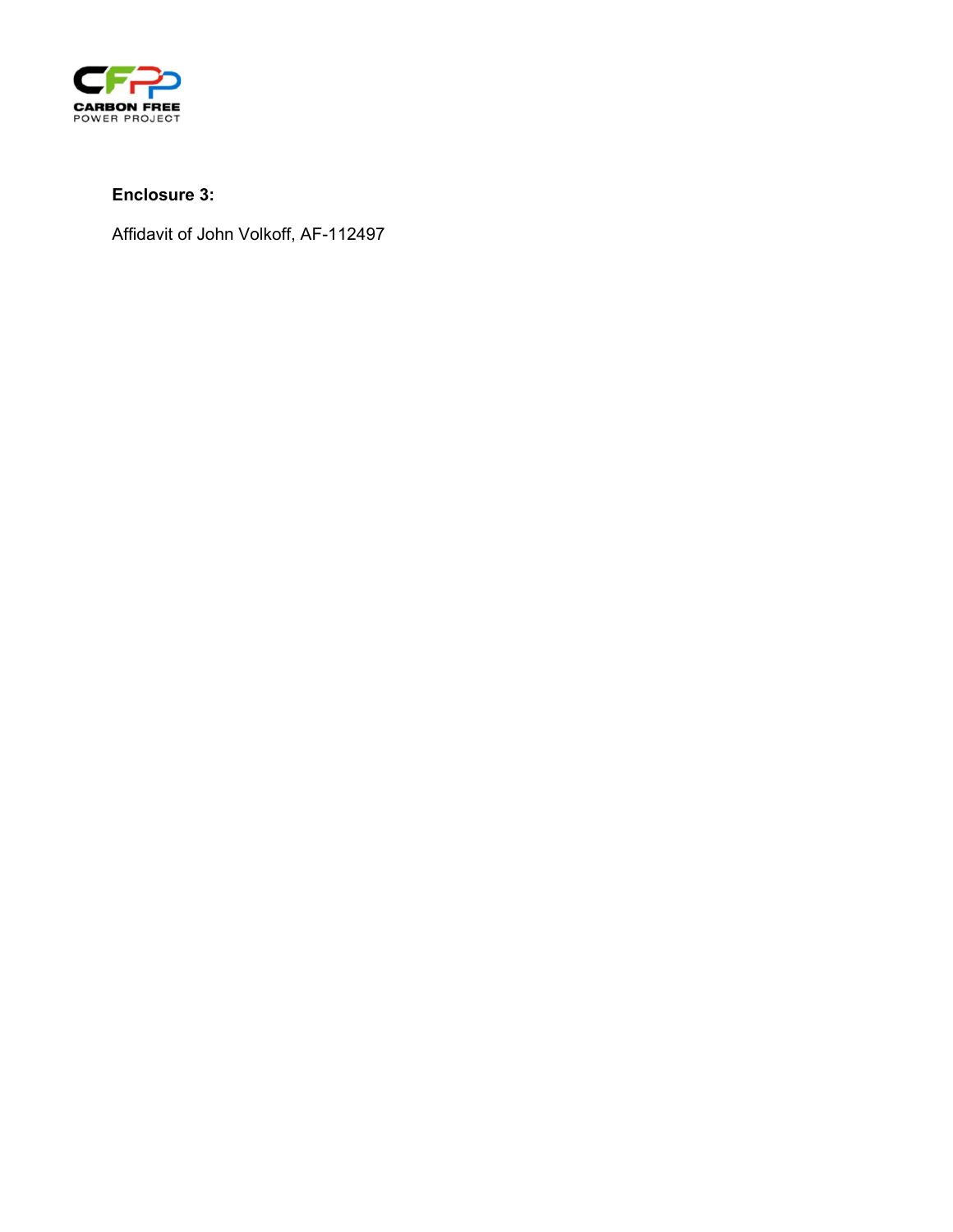#### **NuScale Power, LLC**

#### AFFIDAVIT of John Volkoff

I, John Volkoff, state as follows:

- (1) I am the Manager, Combined License Applications of NuScale Power, LLC (NuScale), and as such, I have been specifically delegated the function of reviewing the information described in this Affidavit that NuScale seeks to have withheld from public disclosure, and am authorized to apply for its withholding on behalf of NuScale
- (2) I am knowledgeable of the criteria and procedures used by NuScale in designating information as a trade secret, privileged, or as confidential commercial or financial information. This request to withhold information from public disclosure is driven by one or more of the following:
	- (a) The information requested to be withheld reveals distinguishing aspects of a process (or component, structure, tool, method, etc.) whose use by NuScale competitors, without a license from NuScale, would constitute a competitive economic disadvantage to NuScale.
	- (b) The information requested to be withheld consists of supporting data, including test data, relative to a process (or component, structure, tool, method, etc.), and the application of the data secures a competitive economic advantage, as described more fully in paragraph 3 of this Affidavit.
	- (c) Use by a competitor of the information requested to be withheld would reduce the competitor's expenditure of resources, or improve its competitive position, in the design, manufacture, shipment, installation, assurance of quality, or licensing of a similar product.
	- (d) The information requested to be withheld reveals cost or price information, production capabilities, budget levels, or commercial strategies of NuScale.
	- (e) The information requested to be withheld consists of patentable ideas.
- (3) Public disclosure of the information sought to be withheld is likely to cause substantial harm to NuScale's competitive position and foreclose or reduce the availability of profit-making opportunities. The accompanying report reveals distinguishing confidential, preliminary and/or predecisional aspects of NuScale's licensing strategy.

The precise value (loss) resulting from public disclosure of the information is difficult to quantify, but it is sensitive information related to NuScale's licensing strategy and, therefore, has substantial value to NuScale.

- (4) The information sought to be withheld is in the enclosed report entitled "Carbon Free Power Project (CFFP) Regulatory Engagement Plan." The enclosure contains the designation "Proprietary" at the top of each page containing proprietary information. The information considered by NuScale to be proprietary is identified within double braces, "{{ }}" in the document.
- (5) The basis for proposing that the information be withheld is that NuScale treats the information as a trade secret, privileged, or as confidential commercial or financial information. NuScale relies upon the exemption from disclosure set forth in the Freedom of Information Act ("FOIA"), 5 USC § 552(b)(4), as well as exemptions applicable to the NRC under 10 CFR §§ 2.390(a)(4) and 9.17(a)(4).
- (6) Pursuant to the provisions set forth in 10 CFR § 2.390(b)(4), the following is provided for consideration by the Commission in determining whether the information sought to be withheld from public disclosure should be withheld:
	- (a) The information sought to be withheld is owned and has been held in confidence by NuScale.